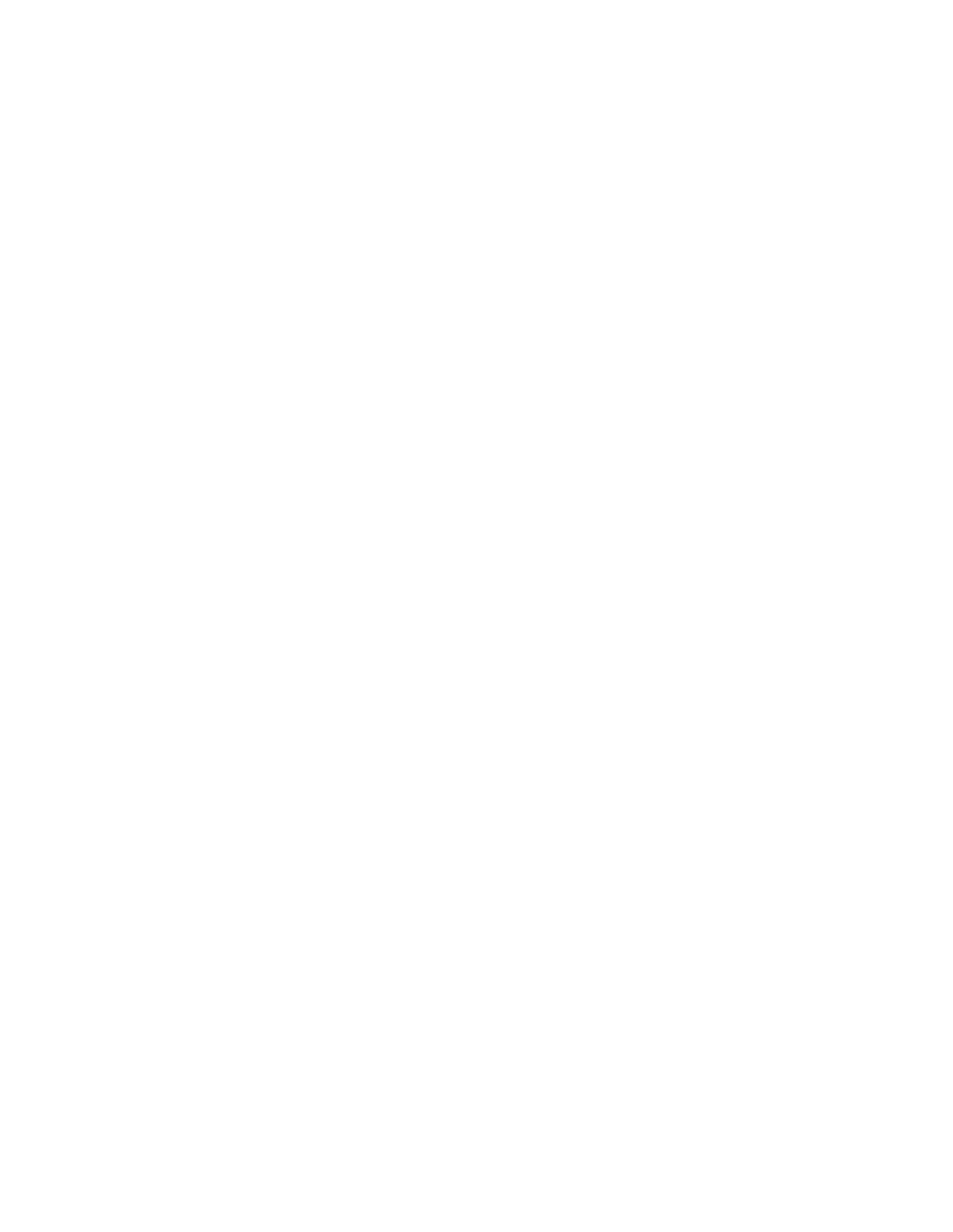# **Model AHERA Asbestos Management Plan for Local Education Agencies**

## **Table of Contents**

| <b>Forms</b>                             |
|------------------------------------------|
|                                          |
| <b>General Information Forms</b>         |
|                                          |
|                                          |
|                                          |
|                                          |
|                                          |
| <b>Inspection and Reinspection Forms</b> |
|                                          |
|                                          |
|                                          |
|                                          |
|                                          |
| <b>Response Action Forms</b>             |
|                                          |
|                                          |
|                                          |
| <b>Operations and Maintenance Forms</b>  |
|                                          |
|                                          |
|                                          |
|                                          |
|                                          |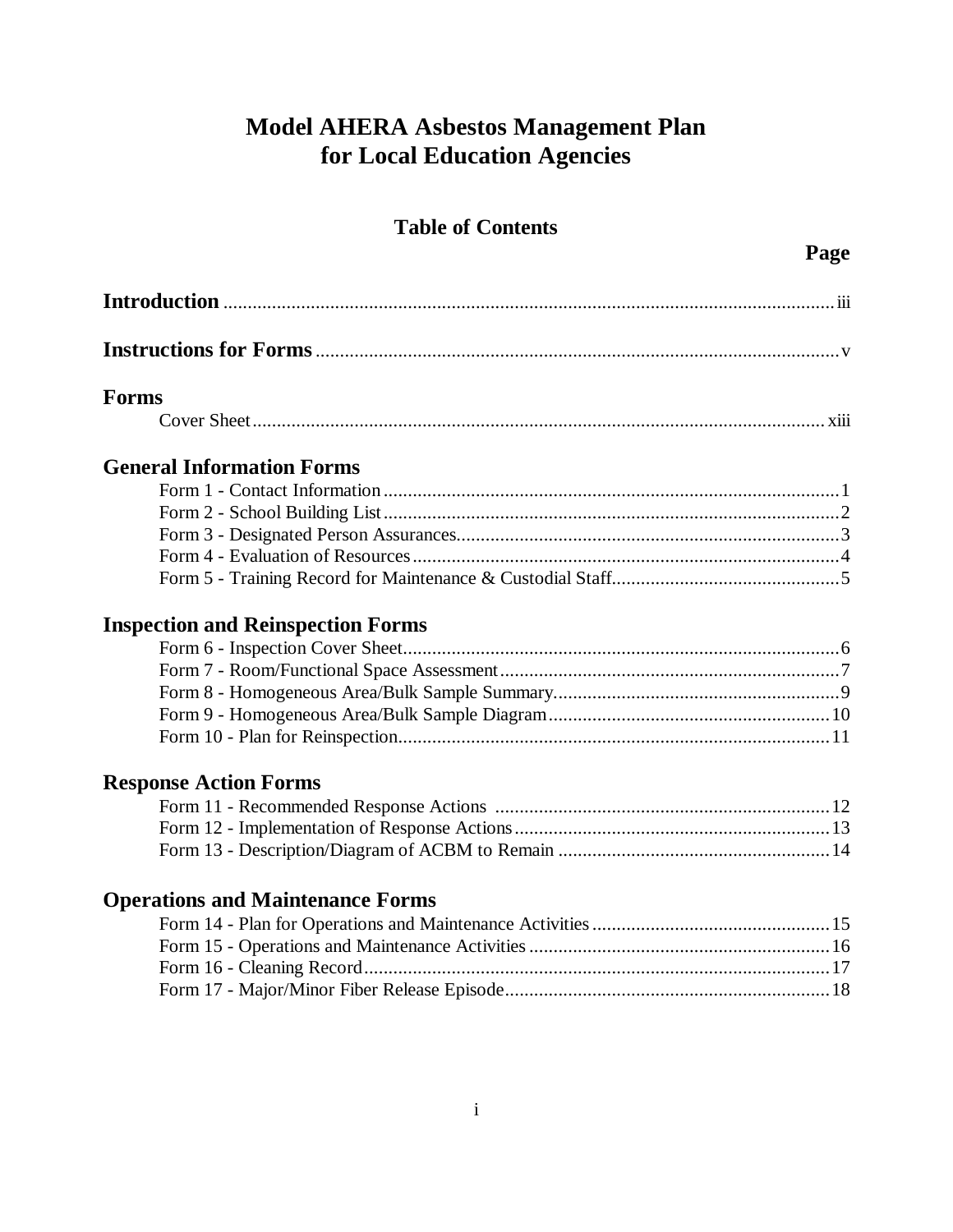| <b>Periodic Surveillance Form</b> |    |
|-----------------------------------|----|
| <b>Notification Form</b>          | 20 |
| <b>Appendices</b>                 |    |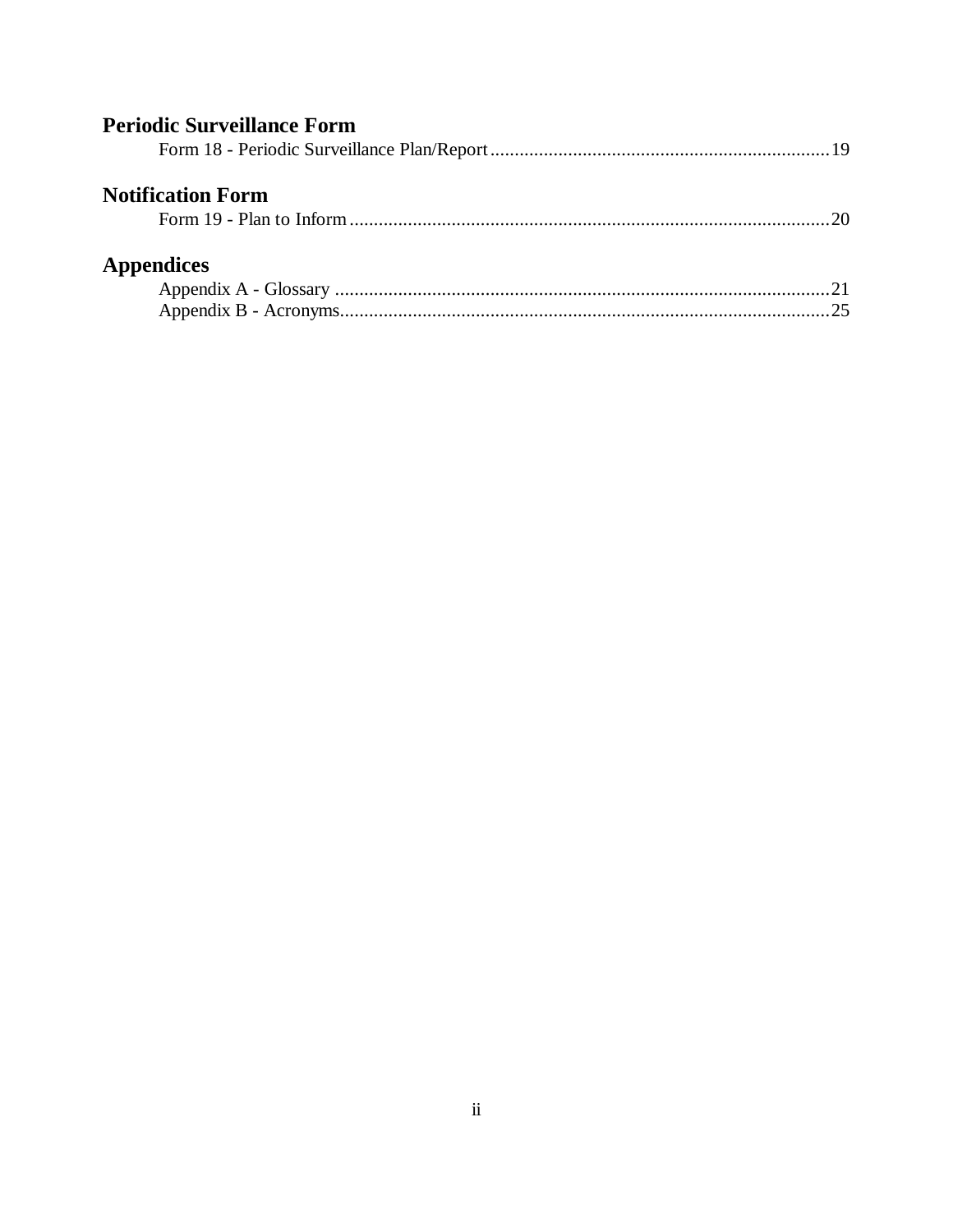### **Introduction**

Under the Asbestos Hazard Emergency Response Act (AHERA) of 1986, EPA published on October 30, 1987, the Asbestos-Containing Materials in Schools rule (hereinafter referred to as the AHERA rule), 40 CFR Part 763, Subpart E. The AHERA rule became effective on December 14, 1987 and applies to all non-profit elementary and secondary schools nationwide, both public and private. Local Education Agencies (LEAs) are responsible for ensuring compliance with the AHERA rule and are required, among other things, to develop and maintain an up-to-date Asbestos Management Plan (AMP), conduct training, inspections, and sampling related to asbestos, manage asbestos properly and provide yearly notification to parents, teachers and employee organizations about the AMP and any asbestos-related activities.

LEAs are also responsible for designating a contact person known as the Designated Person (DP) to oversee asbestos-related activities in the school and ensure that the AHERA responsibilities of the LEA are met. The quality of a school's asbestos program depends heavily upon the dedication and work of the DP with the support of the LEA. The LEA and the DP work together to ensure that each school is in compliance with federal, state and local asbestos regulations and that there are no uncontrolled releases of asbestos fibers in the school which could pose a health threat to children and school workers.

Even though the AHERA rule has been in place for years, EPA and the states have found that compliance issues remain, particularly in the area of schools maintaining and updating their AMPs to reflect current reinspection information, operation and maintenance activities, periodic surveillance and response/post-response actions. An up-to-date compliant AMP is key to the success of a school's asbestos program and the protection of children's and school workers' health. In order to enhance compliance, EPA Region 2 has developed an "AHERA Asbestos Management Plan Self-Audit Checklist for Designated Person's" and this companion guidance document, a "Model AHERA Asbestos Management Plan for Local Education Agencies." It is recommended that the Checklist be reviewed first in order to quickly identify any potential deficiencies in the school's AMP.

The AHERA Asbestos Management Plan Self-Audit Checklist for Designated Person's is designed to help the DP determine whether or not the school has an up-to-date compliant AMP. The Checklist is divided into six sections: General Information, Inspections and Reinspections, Response Actions, Operations and Maintenance, Periodic Surveillance and Notification. Each section of the Checklist contains questions to guide the DP through a detailed compliance assessment of the school's AMP with check boxes for Yes, No or Not Applicable. Supporting regulatory citations are provided on the Checklist along with spaces for the DP to make notes. Following the Checklist is a Glossary and a list of Acronyms.

This companion guidance document a "Model AHERA Asbestos Management Plan for Local Education Agencies" provides step-by-step instructions for developing an AMP utilizing a suggested standard format. This document contains suggested forms for including in the school's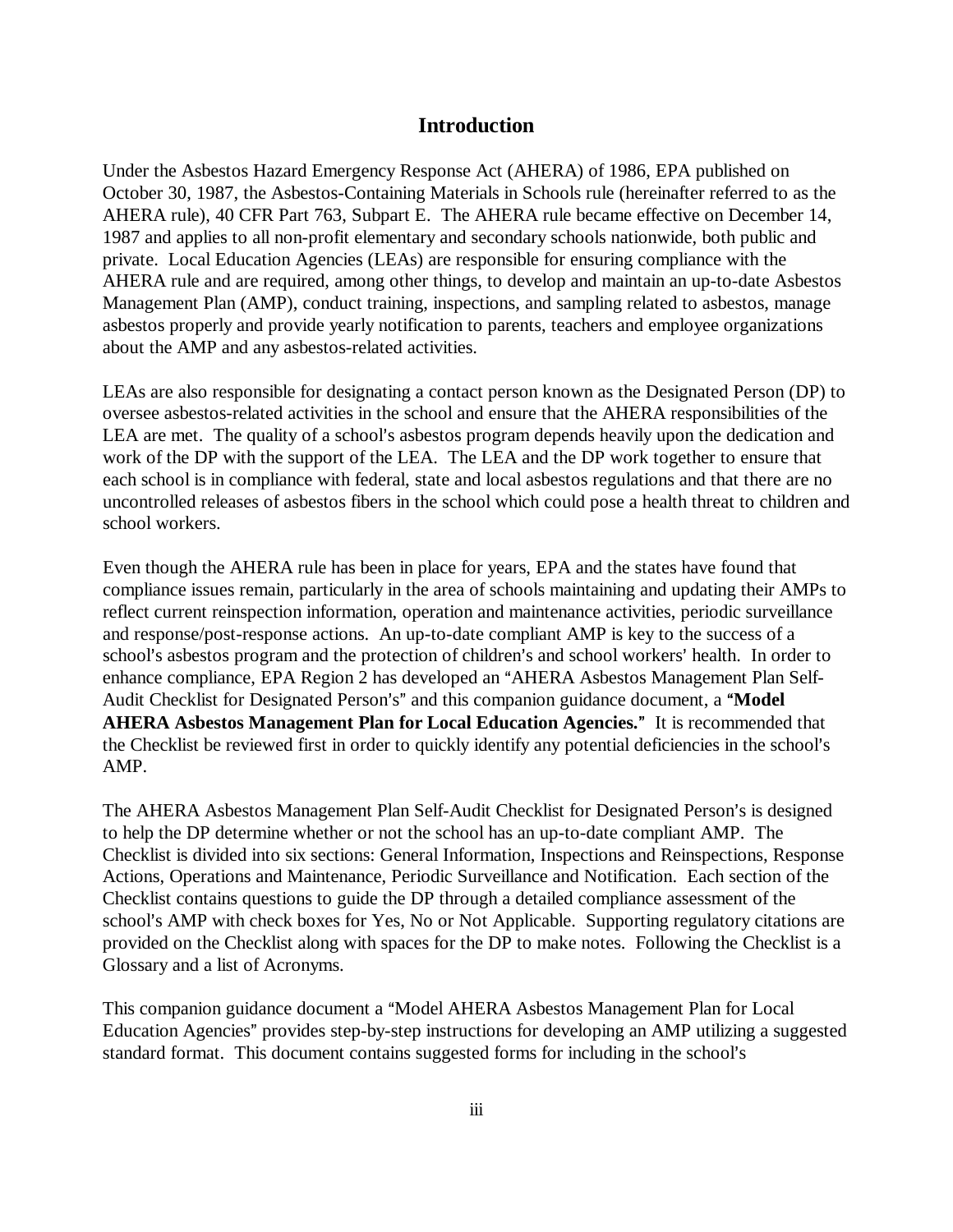AMP and tracks the format of the Checklist: General Information, Inspections and Reinspections, Response Actions, Operations and Maintenance, Periodic Surveillance and Notification. Following the forms is a Glossary and a list of Acronyms. For convenience, tips are included in the Checklist which note the corresponding suggested forms that should be completed in the Model AHERA AMP.

Please note that the EPA Region 2 Model AMP forms and Checklist are not a substitute for the applicable legal requirements, are not regulations themselves, and are not required to be used/completed under AHERA. Rather, they are provided by EPA as guidance to enhance schools' compliance with EPA AHERA regulations regarding the required documentation that must be included in the AMP. These documents do not impose legally binding requirements on any party, including EPA, states, or the regulated community, and are not intended and cannot be relied upon to create any rights, substantive or procedural, enforceable by any party in litigation with the United States. Please contact your state asbestos coordinator for information on any applicable state regulations/AMP forms.

If you have any questions on these guidance documents, please call Deborah Craig, EPA Region 2 Asbestos Outreach Coordinator, at (212) 637-3521 or e-mail her at craig.deborah@epa.gov. These guidance documents are available on the EPA website at http://www.epa.gov/asbestos/pubs/asbestos\_in\_schools.html. For additional asbestos information, please contact the EPA Region 2 Asbestos Coordinator Gaetano LaVigna by phone at (212) 637- 4069 or by e-mail at lavigna.gaetano@epa.gov. The EPA Region 2 Caribbean Asbestos Contact, Carlos M. Rivera, can be reached by phone at (787) 977-5846 or by e-mail at rivera.carlos@epa.gov.

For any additional asbestos information, please contact your state/EPA asbestos coordinator or call EPA's Toxic Substances Control Act (TSCA) Hotline at (202) 554-1404 or the EPA Asbestos Ombudsman at (800) 368-5888, or visit EPA's website at http://www.epa.gov/asbestos/pubs/asbestos\_in\_schools.html. A list of state/EPA asbestos coordinators is provided on the EPA website.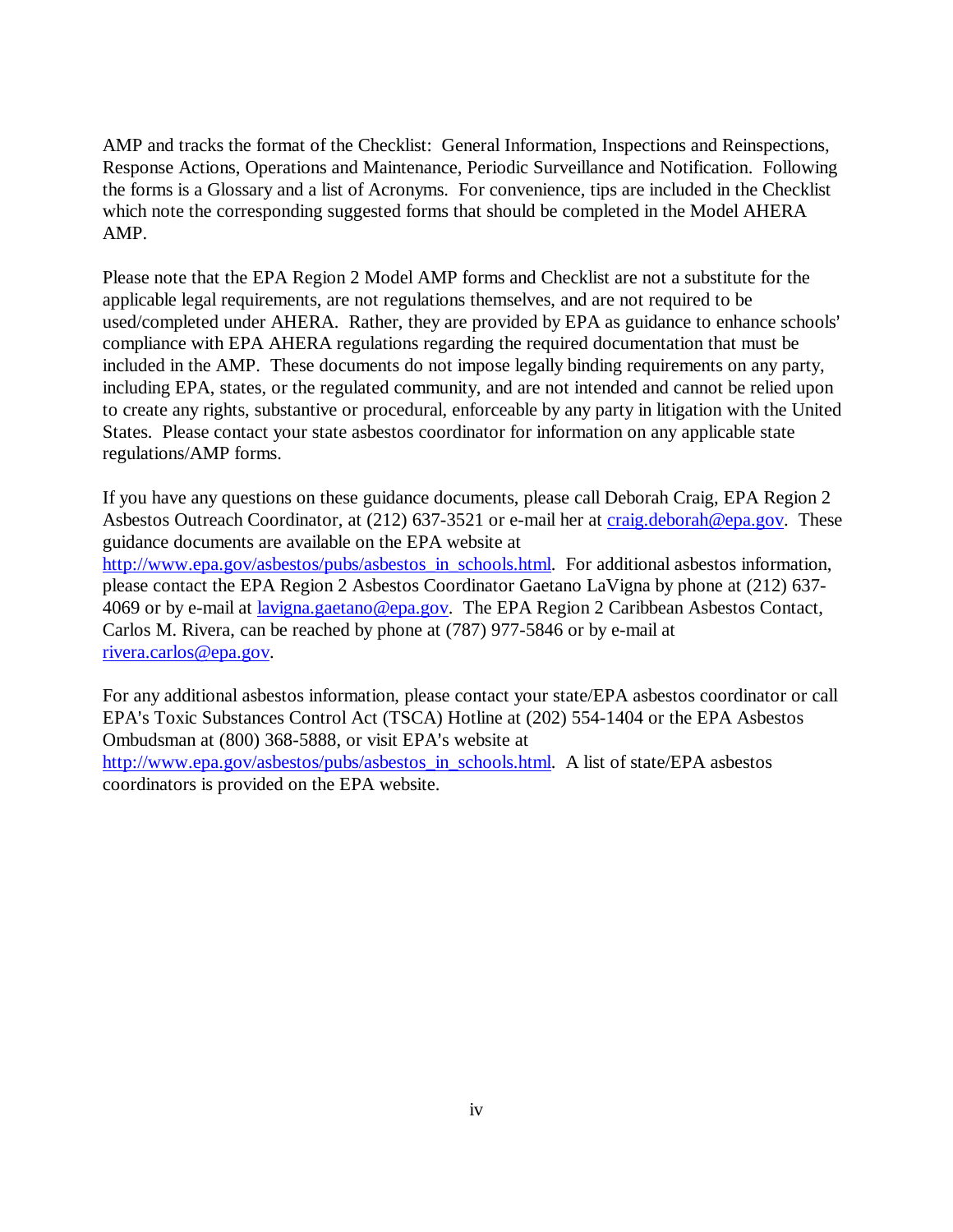#### **Asbestos Management Plan Preparation Instructions**

The following information provides step-by-step instructions for developing a school's Asbestos Management Plan (AMP) utilizing a suggested standardized format. The Model AMP forms are not a substitute for the applicable legal requirements, are not regulations themselves, and are not required to be used/completed under AHERA. Rather, they are provided by EPA Region 2 as guidance to enhance schools' compliance with EPA AHERA regulations regarding the required documentation that must be included in the AMP. These Model AMP forms do not impose legally binding requirements on any party, including EPA, states, or the regulated community, and are not intended and cannot be relied upon to create any rights, substantive or procedural, enforceable by any party in litigation with the United States.

Please contact your state Asbestos Coordinator for any applicable state regulations/AMP forms. Under 40 CFR  $\S$  763.93(a)-(b) of EPA's Asbestos-Containing Materials in Schools regulations, the initial AMPs were required to be submitted to the state for review and your state may require you to submit subsequent changes to your AMP.

Please be sure to read the instructions for each of the Model AMP forms. The information requested on the Model AMP forms is generally self-explanatory, however explanations have been provided in the instructions below for those items which may require further clarification. You may also wish to refer to the AHERA definitions provided in the Glossary, Appendix A, or the list of Acronyms provided in Appendix B.

#### **AMP FORM 1 - CONTACT INFORMATION**

Provide the requested contact information for the Local Education Agency (LEA) and the school.

Provide the Designated Person's (DP) name, address, telephone number and the course names, dates, and hours of asbestos-related training courses taken by the DP to carry out his or her duties. This information is required under 40 CFR  $\S$  763.93(e)(4) to be included in the AMP. Although not required, EPA suggests that the name of the training agency be provided on this form and that copies of the DP's training certificates be attached to this form.

Provide the requested contact and accreditation information for each Management Planner who contributed to the AMP. Under 40 CFR  $\S$  763.93(e)(12)(i)-(ii), the consultant's name and a statement that he/she is accredited under the state accreditation program or another state's accreditation program or an EPA-approved course must be included in the AMP. Although not required, EPA suggests that the name of the training agency and the course name and date be provided on this form and that a copy of the accreditation certificate for each Management Planner be attached to this form.

#### **AMP FORM 2 - SCHOOL BUILDING LIST**

Provide the name and address of each building used as a school building for this school (e.g., on-site administration building, maintenance building, storage building and any off-site building used for classrooms). Place an "X" in the appropriate column to note whether the building has friable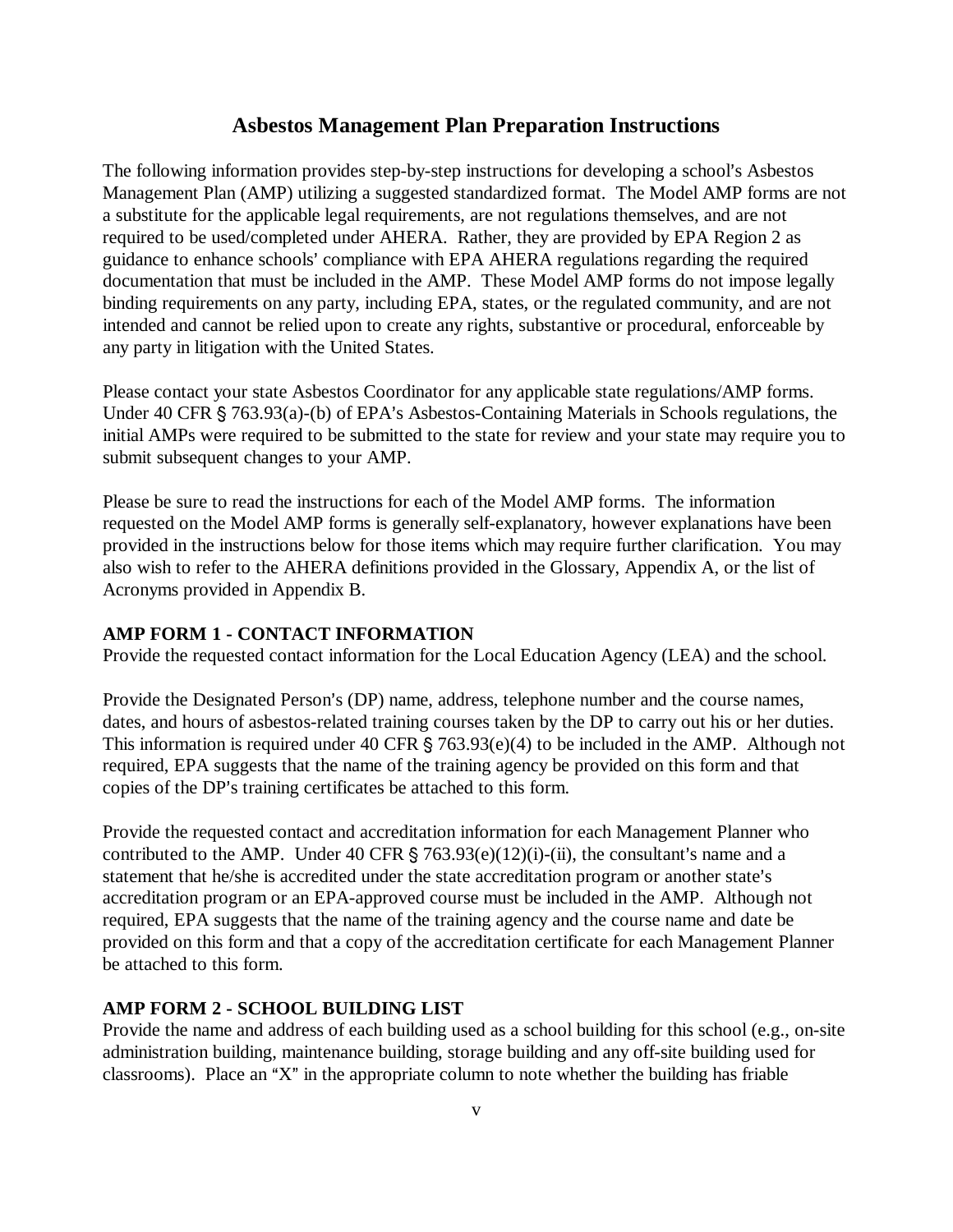asbestos-containing material (ACBM), non-friable ACBM, friable and non-friable suspected ACBM assumed to be asbestos-containing material (ACM), or no ACBM (i.e., no ACBM at the time of construction). If there is no ACBM in the building as a result of a removal action, note "removal" and insert the date (e.g., removal - 2/10/04) in the no ACBM column.

All of the aforementioned information is required to be included in the AMP under 40 CFR  $\S$  763.93(e)(1) except for the "no ACBM" related information which EPA suggests including in the AMP for clarification. Although not required, EPA also suggests that the following information be included on this form: original date of the building construction and the date of any new additions. The suggested additions to the School Building List will provide an enhanced "snapshot" overview of the status changes that have occurred in the school buildings over time.

Note, as required under 40 CFR  $\S$  763.93(a)(1)-(2), the AMP developed for each school must include all of the buildings that are owned, leased or otherwise used by the LEA as school buildings for that school. Therefore, the School Building List must include all of these buildings even if they are located off-site from the main school campus.

#### **AMP FORM 3 - DESIGNATED PERSON ASSURANCES**

Provide the name of the DP and have the DP sign and date this form which lists the LEA's general responsibilities under 40 CFR  $\S$  763.84. Under 40 CFR  $\S$  763.93(i), the AMP must contain a true and correct statement signed by the DP which certifies that the LEA's general responsibilities under 40 CFR  $\S$  763.84 have been or will be met.

#### **AMP FORM 4 - EVALUATION OF RESOURCES**

Describe the resources needed (e.g., financial, personnel and equipment) to complete response actions successfully and carry out reinspection, operations and maintenance activities, periodic surveillance, and training. This evaluation of resources is required to be included in the AMP under 40 CFR § 763.93(e)(11).

#### **AMP FORM 5 - TRAINING RECORD FOR MAINTENANCE & CUSTODIAL STAFF**

Provide the following training information for maintenance and custodial staff required to be included in the AMP under 40 CFR  $\S$  763.93(h) and 763.94(c): person's name and job title, date training was completed, location of training and number of hours completed. Although not required, EPA suggests that the name of the training agency and the course name be provided on this form and that a copy of the training certificate be attached to this form.

Under 40 CFR  $\S$  763.92(a)(1), every member of the maintenance and custodial staff who works in a building that contains ACBM must receive awareness training of at least 2 hours whether or not they are required to work with ACBM. Under 40 CFR  $\S$  763.92(a)(2), maintenance and custodial staff who conduct any activities that will result in the disturbance of ACBM must receive an additional 14 hours of training.

#### **AMP FORM 6 - INSPECTION COVER SHEET**

If your school is comprised of more than one building, each building inspection or reinspection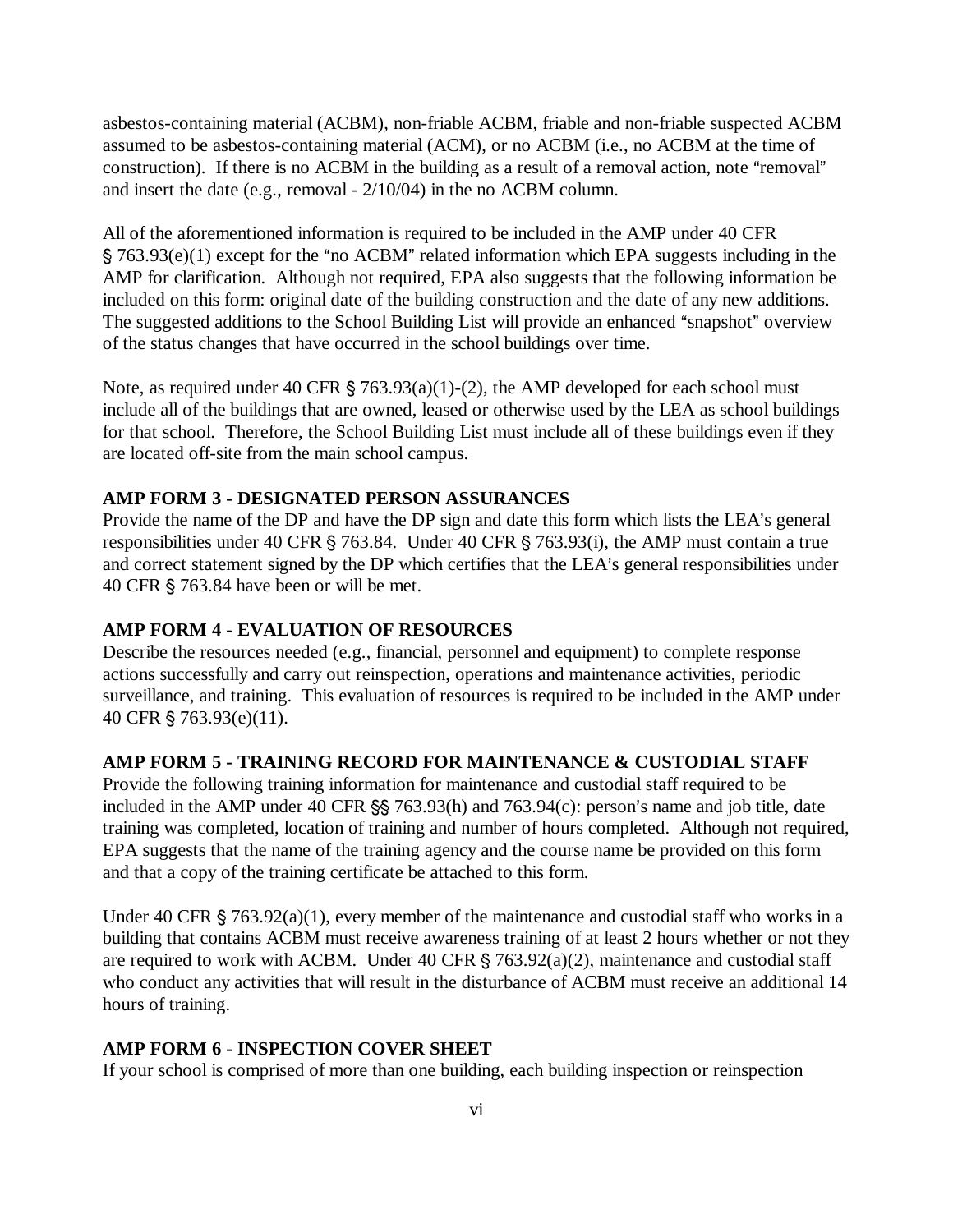should be summarized on a separate form. (Note, under  $40 \text{ CFR } \S$  763.85(b)(1), a reinspection must be conducted at least once every three years after a management plan is in effect.) Provide the requested cover sheet information about the accredited inspector(s) and the inspection or reinspection of each school building. Although not required by EPA, it is suggested that the name of the training agency and the course name and date be provided on this form and that a copy of the accreditation certificate for each inspector be attached to this form.

If this inspection report cover sheet is not used for the AMP, ensure that the inspection report for each inspection or reinspection includes the following information as required under 40 CFR ' 763.93(e)(3)(i): date of the inspection, and the name, signature, state of accreditation, and, if applicable, the accreditation number of each accredited inspector performing the inspection. Attach a copy of the signed inspection report.

A copy of the signed inspection report, along with other related documentation, must be provided to the DP and included as a record in the AMP within 30 days of the inspection under 40 CFR  $\S$  763.85(a)(4)(vi) or reinspection under 40 CFR  $\S$  763.85(b)(3)(vii). See these cites and 40 CFR ' 763.93(e)(3) for details on required AMP documentation. For inspections conducted before December 14, 1987 (i.e., the effective date of the October 30, 1987 EPA Asbestos-Containing Materials in Schools rule), see also 40 CFR  $\S 763.93(e)(2)(i)-(v)$ .

The AMP instructions/forms for inspections and reinspections are as follows: Form 6 - Inspection Cover Sheet, Form 7 - Room/Functional Space Assessment, Form 8 - Homogeneous Area/Bulk Sample Summary and Form 9 - Homogeneous Area/Bulk Sample Diagram.

#### **AMP FORM 7 - ROOM/FUNCTIONAL SPACE ASSESSMENT**

Written assessments are required to be made for each inspection and reinspection under 40 CFR ' 763.88 of all ACBM and suspected ACBM assumed to be ACM in a building by an accredited inspector. This form may be used to provide the assessment information for an inspection or reinspection. The inspector must sign and date the written assessment, provide his or her state of accreditation, and, if applicable, accreditation number, and provide a copy of the assessment to the DP for inclusion in the AMP within 30 days of the assessment  $(40 \text{ CFR} \text{ s}\text{ s} \text{ 763.88(a)}(2)$  and  $763.93(e)(3)(v)$ . Although not required, EPA suggests that the name of the training agency and the course name and date be provided on this form and that a copy of the accreditation certificate for the inspector be attached to this form.

Fill out a separate form for each specific type of ACBM or suspected ACBM assumed to be ACM for each room/functional space. For example, if a room/functional space contains two types of thermal system insulation, one type of surfacing material, and one miscellaneous material (requiring four unique homogeneous area numbers), then four separate forms should be completed for that particular room/functional space. Homogeneous area (HA) numbers should be assigned to each specific homogeneous material identified as ACBM or suspected ACBM assumed to be ACM within a building. These HA numbers can be used to identify homogeneous materials on a blueprint or diagram.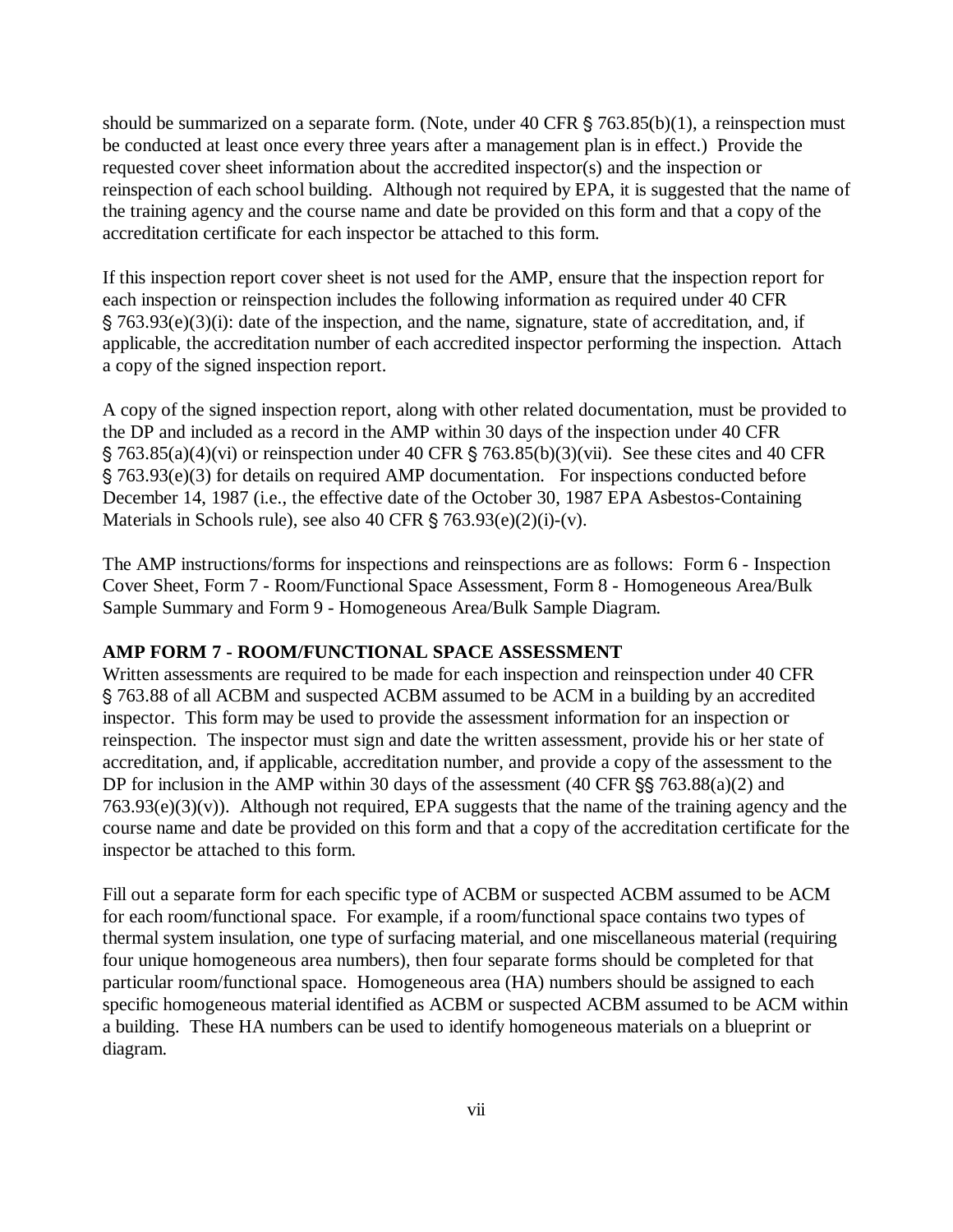Identify the type of material as thermal, surfacing, or miscellaneous by checking the appropriate box and then describe the material in the space provided. Be sure to include such factors as color, texture, thickness, and method of application, if applicable (e.g., sprayed on or trowelled on). The amount of each material should be recorded, both in total quantity and as a percentage of the functional space (40 CFR  $\frac{1}{5}$  763.88(c)(1)). For example, if there are 200 linear feet of various pipe runs in a room with 50 linear feet covered by air cell insulation, it should be noted that there are 50 linear feet of that particular homogeneous material in a room and that it covers 25% of the area (50/200).

Complete the "Damage Assessment" section for all friable materials. The amount of each specific type of damage should be noted. Information regarding the causes and severity of damage should be recorded in the comment section (40 CFR  $\S$  763.88(c)(2)(i)-(ii) and (c)(5)).

Note if there is an accumulation of powder/dust/debris similar in appearance to the material being assessed and its location (e.g., beneath the pipe, boiler, or duct). This information can be used as evidence to confirm damage.

Note if the material is in a supply or a return air plenum. If asbestos fibers are released from the ACBM into the ventilation air stream they have the potential to be transported to locations where people are present. The location of any asbestos fibers in a supply air plenum is usually more significant than in a return plenum since the distance of transport to the occupied room/functional space is typically shorter and the dilution by makeup air is less significant.

Note the extent or spread of damage over large areas or large percentages of the homogeneous area  $(40 \text{ CFR } \S$  763.88(c)(2)(iii)).

Complete the "Potential for Contact with the Material" section and note whether or not the material is accessible  $(40 \text{ CFR } \S 763.88(c)(3))$ .

Note the potential for disturbance of this material (40 CFR  $\S$  763.88(c)(4)). The potential for disturbance can be directly related to accessibility or other factors such as proposed renovations, vibrations, air erosion, etc.

Circle the appropriate classification from the "Assessment Category" and give the reason for the classification (40 CFR  $\S$  763.88(b)).

Note the preventative measures which might eliminate the reasonable likelihood of undamaged ACM from becoming significantly damaged (40 CFR  $\S$  763.88(c)(6)).

### **AMP FORM 8 - HOMOGENEOUS AREA/BULK SAMPLE SUMMARY**

Provide the requested homogeneous area/bulk sample summary information for each inspection or reinspection and fill out a separate form for each school building.

For each inspection and reinspection conducted under  $40$  CFR  $\S$  763.85 the AMP must include a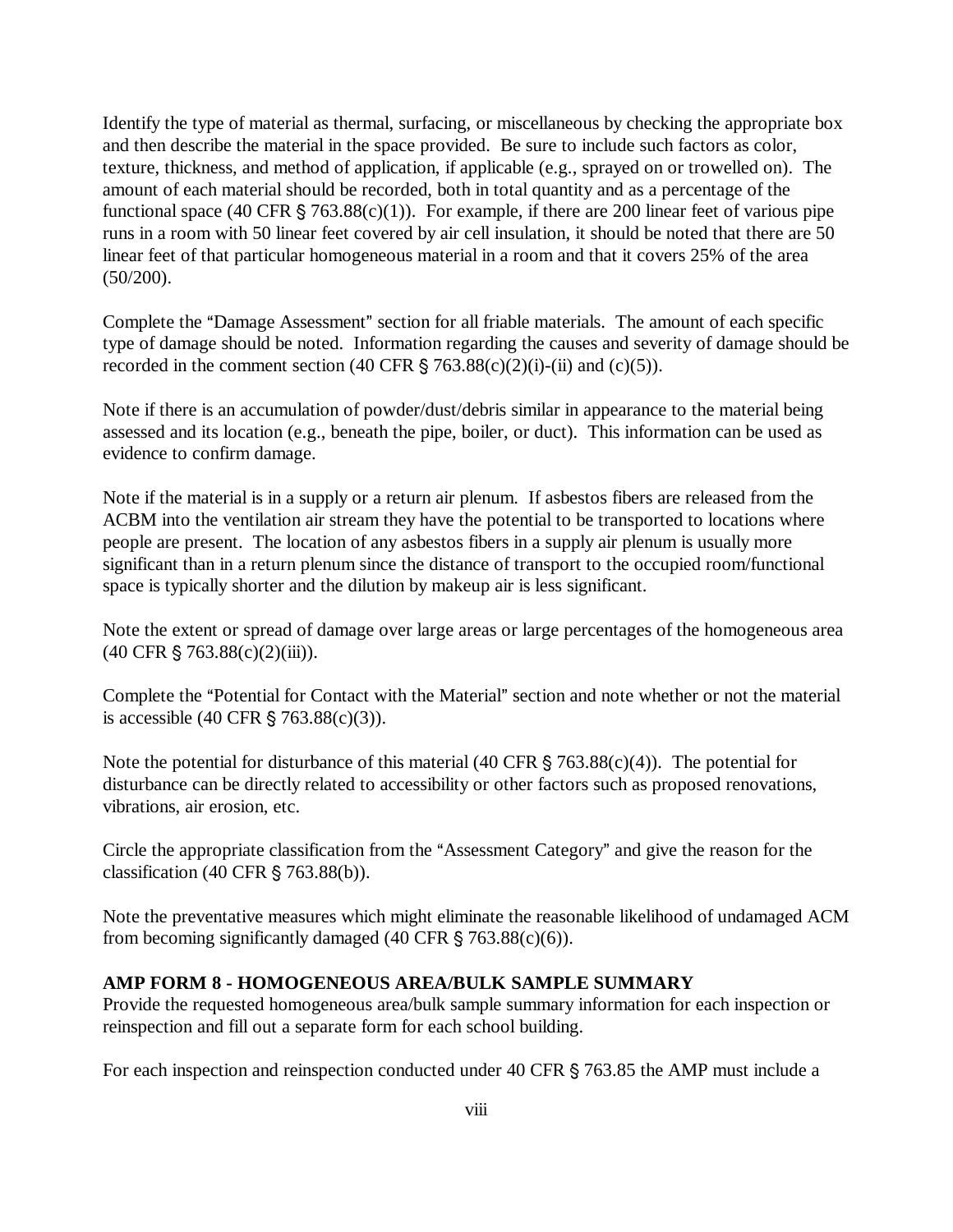blueprint, diagram, or written description of each school building that identifies clearly each location and approximate square or linear footage of homogeneous areas where material was sampled for ACM, the exact location where each bulk sample was collected, date of collection, homogeneous areas where friable suspected ACBM is assumed to be ACM, and where nonfriable suspected ACBM is assumed to be ACM. In addition, a description of the manner used to determine sampling locations must be included in the AMP. See 40 CFR  $\S$  763.93(e)(3)(ii)-(iii) for these inspection/reinspection requirements and for inspections conducted before December 14, 1987 (i.e., the effective date of the October 30, 1987 EPA Asbestos-Containing Materials in Schools rule), see also 40 CFR  $\frac{1}{5}$  763.93(e)(2)(ii)). For details on how to collect bulk samples, see 40 CFR  $\frac{1}{5}$  763.86.

For each inspection and reinspection conducted under 40 CFR § 763.85 the AMP must also include the following information about the accredited inspector that collected the samples: name, signature, state of accreditation and, if applicable, the accreditation number of the inspector, as required under 40 CFR  $\S$  763.93(e)(3)(iii). Although not required, EPA suggests that the name of the training agency and the course name and date be provided on this form and that a copy of the accreditation certificate for the inspector be attached to this form.

To provide a blueprint or diagram in lieu of the aforementioned written description, see Form 9 - Homogeneous Area/Bulk Sample Diagram. Note, a written description and a blueprint or diagram may be provided, but is not required by EPA.

#### **AMP FORM 9 - HOMOGENEOUS AREA/BULK SAMPLE DIAGRAM**

For each inspection and reinspection conducted under  $40$  CFR  $\S$  763.85 provide one blueprint or diagram for each HA that identifies clearly each location and approximate square or linear footage of homogeneous areas where material was sampled for ACM. See also the instructions for Form 8 - Homogeneous Area/Bulk Sample Summary for further details regarding the required documentation of homogeneous areas/bulk samples in the AMP and the supporting regulatory cites for inspections/reinspections.

As also discussed in the instructions for Form 8, a blueprint or diagram may be included in the AMP in lieu of a written description of the homogeneous areas where material was sampled for ACM. Note, a written description and a blueprint or diagram may be provided, but is not required by EPA.

#### **AMP FORM 10 - PLAN FOR REINSPECTION**

Under 40 CFR  $\S$  763.93(e)(9), a plan for reinspection under 40 CFR  $\S$  763.85 must be included in the AMP. Use this form to provide the plan. Note, at least once every three years after a management plan has been in effect, a reinspection must be made by an accredited inspector of all friable and nonfriable known or assumed ACBM in each school building that the LEA leases, owns, or otherwise uses as a school building  $(40 \text{ CFR } \S$  763.85(b)(1)-(2)).

#### **AMP FORM 11 - RECOMMENDED RESPONSE ACTIONS**

Provide the requested information about the recommendations made by the accredited Management Planner to the LEA regarding response actions.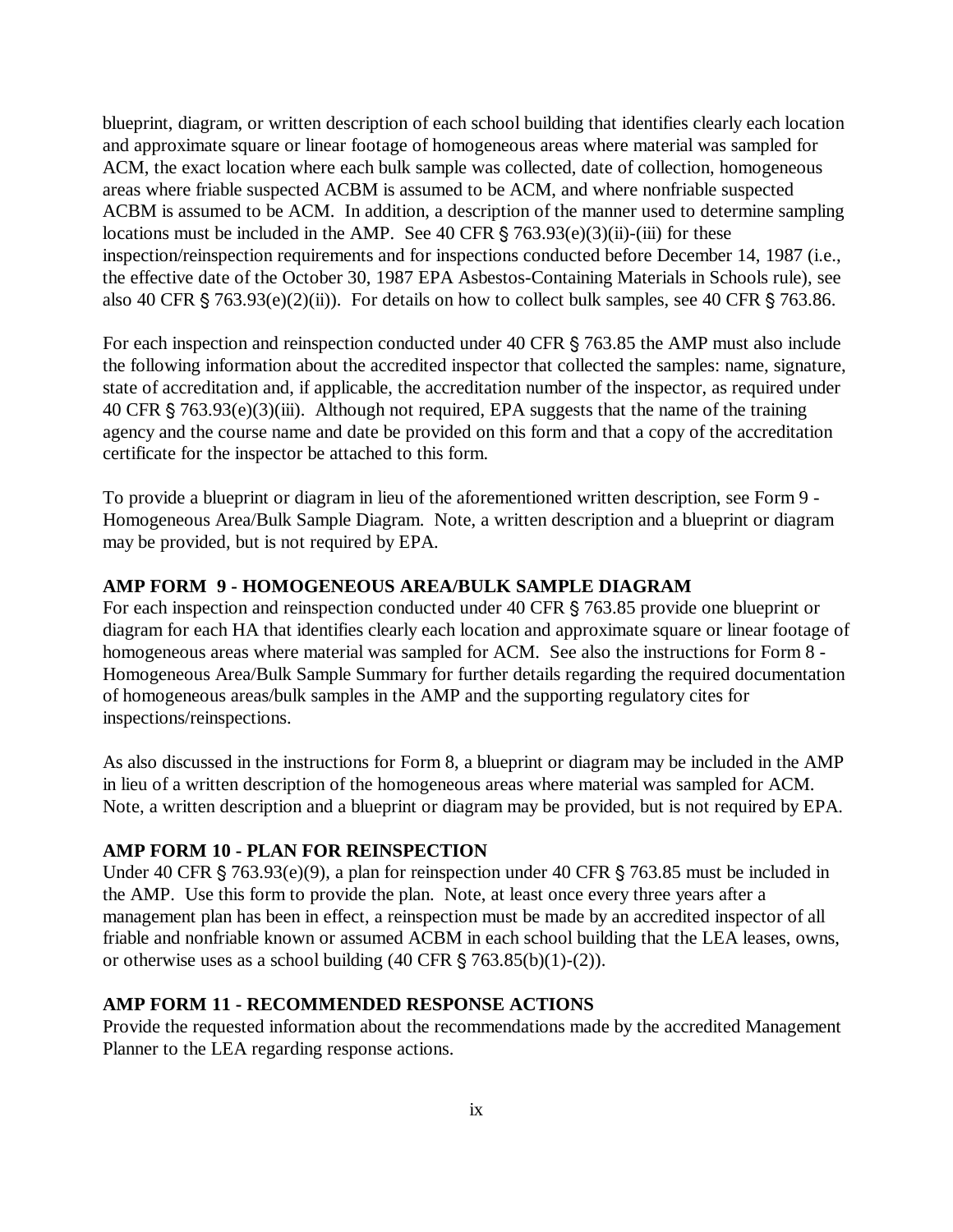Under 40 CFR  $\S$  763.93(e)(5), the AMP must include the recommendations made by the accredited Management Planner to the LEA regarding response actions under  $40 \text{ CFR } \xi$  763.88(d) along with the following information about the Management Planner: name, signature, state of accreditation, and, if applicable, the accreditation number for each accredited Management Planner making the recommendations. Under 40 CFR  $\S$  763.88(d), the Management Planner(s) must sign and date the recommendation, provide the aforementioned accreditation information and submit a copy of the recommendation to the DP for inclusion in the AMP. Although not required, EPA suggests that the name of the training agency and the course name and date be provided on this form and that a copy of the accreditation certificate for each Management Planner be attached to this form.

In addition, under 40 CFR  $\S$  763.93(e)(6), the AMP must include a detailed description of preventive measures and response actions to be taken, including methods to be used, for any friable ACBM, the locations where such measures and action will be taken, reasons for selecting the response action or preventive measure, and a schedule for beginning and completing each preventive measure and response action.

#### **AMP FORM 12 - IMPLEMENTATION OF RESPONSE ACTIONS**

Provide the requested information regarding the response actions taken that were approved by the LEA.

Under 40 CFR  $\S$  763.94(b)(1), the AMP must include a detailed written description of each preventive measure and response action taken for friable and nonfriable ACBM and friable and nonfriable suspected ACBM assumed to be ACM, including: methods used, location where the measure or action was taken, reasons for selecting the measure or action, start and completion dates of the work, names and addresses of all contractors involved and, if applicable, their state of accreditation and accreditation numbers, and if ACBM is removed, the name and location of the storage or disposal site of the ACM. Although not required, EPA suggests that copies of accreditations for personnel conducting any abatement activities be attached to this form.

#### **AMP FORM 13 - DESCRIPTION/DIAGRAM OF ACBM TO REMAIN**

Provide the requested information regarding ACBM to remain.

Under 40 CFR  $\S$  763.93(e)(8), the AMP must include a detailed description in the form of a blueprint, diagram, or written description of any ACBM or suspected ACBM assumed to be ACM that remains in the school once response actions are undertaken under  $40 \text{ CFR } \S$  763.90 and the description must be updated as response actions are completed. Note, a written description and a blueprint or diagram may be provided, but is not required by EPA.

### **AMP FORM 14 - PLAN FOR OPERATIONS AND MAINTENANCE ACTIVITIES**

Under 40 CFR  $\S$  763.93(e)(9), the plan for operations and maintenance activities required under 40 CFR  $\S$  763.91 must be included in the AMP. Use this form to provide the plan and include the following elements: worker protection under 40 CFR  $\S$  763.91(b) (e.g., training, respiratory protection, and medical surveillance program), cleaning procedures/equipment/accreditation under  $40$  CFR  $\S$  763.91(c), operations and maintenance procedures, work practices and equipment under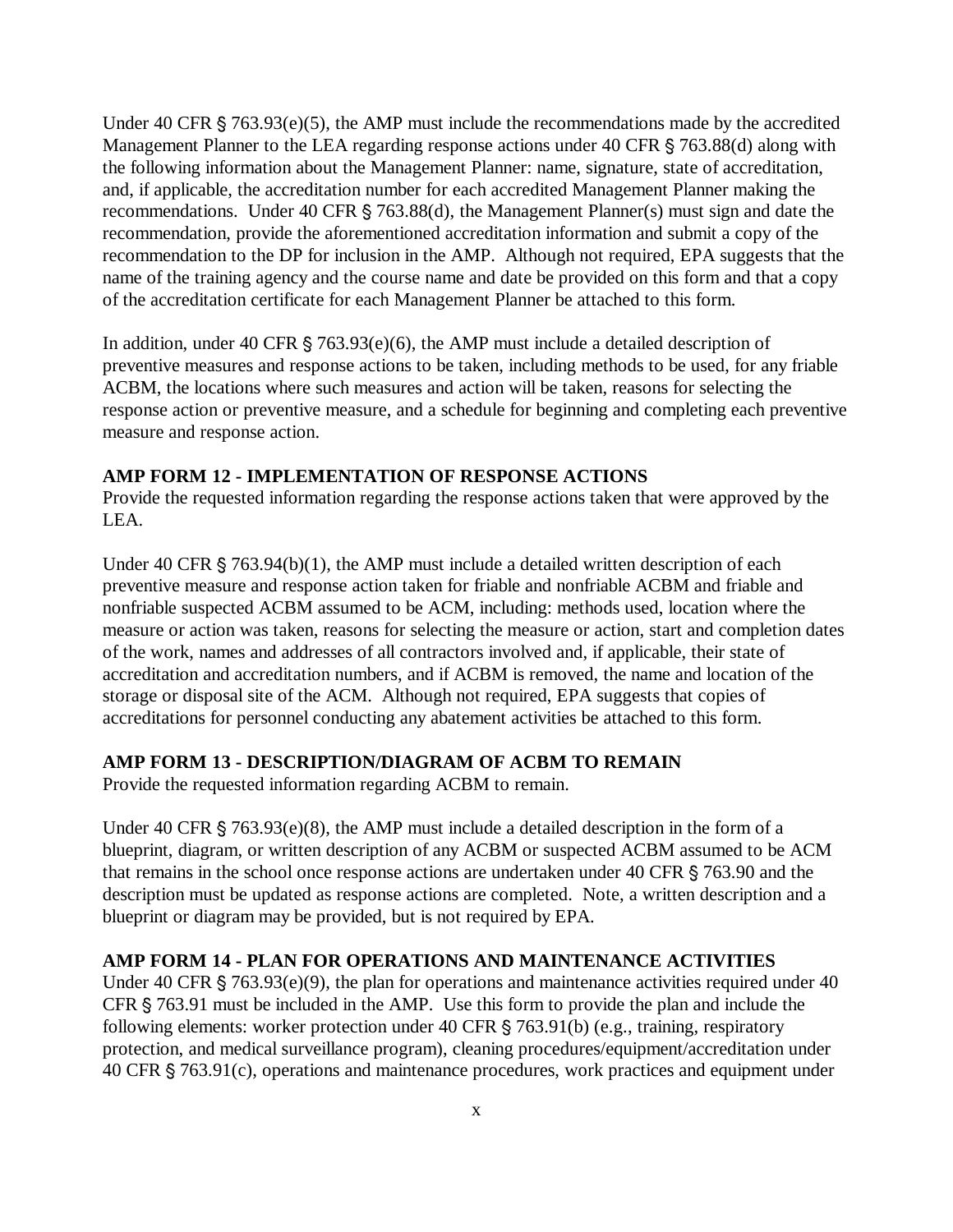40 CFR  $\S$  763.91(d), use of accredited personnel to design and conduct response actions for any maintenance activities disturbing friable ACBM (other than small-scale, short duration maintenance activities) under 40 CFR  $\S$  763.91(e), procedures for minor and major fiber release episodes under 40 CFR § 763.91(f), and use of accredited personnel to design and conduct response actions for any major fiber release episodes under 40 CFR  $\S$  763.91(f)(2)(iii).

#### **AMP FORM 15 - OPERATIONS AND MAINTENANCE ACTIVITIES**

Provide the requested information on operations and maintenance activities conducted under 40 CFR  $\S$  763.91(d) and, under 40 CFR  $\S$  763.94(g), any major asbestos activity conducted under 40 CFR  $$763.91(e)$ .

Under 40 CFR  $\S$  763.94(f) and (g), a record of the following information must be provided in the AMP regarding the aforementioned activities: name of each person performing the activity, for a major activity, the name, signature, state of accreditation and, if applicable, the accreditation number of each person performing the activity; the start and completion dates of the activity, the locations where such activity occurred, a description of the activity including preventive measures used, and if ACBM is removed, the name and location of the storage or disposal site of the ACM. Although not required, EPA suggests that copies of accreditations for personnel be attached to this form.

#### **AMP FORM 16 - CLEANING RECORD**

Provide the requested information regarding the initial cleaning after an inspection (i.e., before the initiation of a response action other than operation and maintenance activities or repair) and any additional cleaning recommended by the Management Planner. Complete one form for each activity.

Under 40 CFR  $\S$  763.94(e), the AMP must include a record of each cleaning conducted under 40 CFR  $\S$  763.91(c), including the following information: name of each person performing the cleaning, date of the cleaning, locations cleaned, and the methods used to perform the cleaning.

#### **AMP FORM 17 - MAJOR/MINOR FIBER RELEASE EPISODE**

Provide the requested information regarding major and minor fiber release episodes.

Under 40 CFR  $\S$  763.94(h), for each major and minor fiber release episode occurring as a result of operations and maintenance activities under 40 CFR  $\S$  763.91(f), the AMP must include a record of the following information: date and location of the episode, method of repair, preventive measure or response action taken, and if ACBM is removed, the name and location of the storage and disposal site of the ACM.

#### **AMP FORM 18 - PERIODIC SURVEILLANCE PLAN/REPORT**

Provide the requested information regarding the periodic surveillance plan and report (i.e., the two periodic surveillance inspections per school year).

Under 40 CFR  $\S$  763.93(e)(9), a plan for periodic surveillance under 40 CFR  $\S$  763.92 must be included in the AMP. At least once every 6 months after the AMP has been in effect, a periodic surveillance must be conducted in each building that the LEA leases, owns, or otherwise uses as a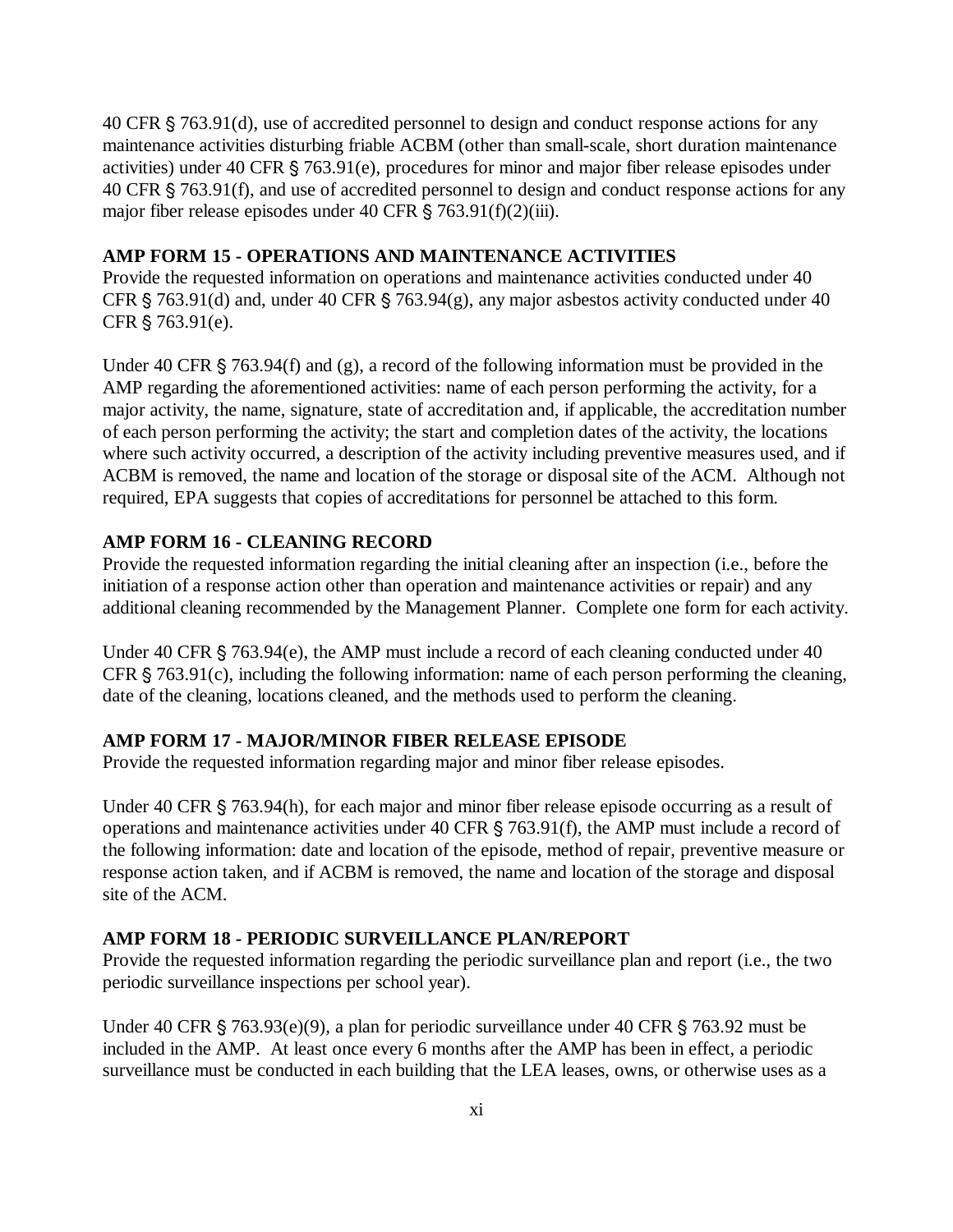school building that contains ACBM or is assumed to contain ACBM. The periodic surveillance report under 40 CFR  $\S$  763.92 (b)(2) must include a record of the person's name performing the surveillance, the date of the surveillance and any changes in the condition of the material.

### **AMP FORM 19 - PLAN TO INFORM**

Provide the requested notification information about the AMP and any asbestos-related activities.

Under 40 CFR  $\S$  763.93(g)(4), at least once each school year, the LEA must notify in writing parent, teacher, and employee organizations of the availability of the AMP and must include in the AMP, a description of the steps taken to notify such organizations, and a dated copy of the notification. In the absence of any such organizations for parents, teachers, or employees, the LEA must provide written notice to that relevant group of the availability of the AMP and must include in the AMP a description of the steps taken to notify such groups, and a dated copy of the notification.

Under 40 CFR  $\S$  763.93(e)(10), the AMP must include a description of the steps taken to inform workers and building occupants, or their legal guardians, about inspections, reinspections, response actions, and post-response action activities, including periodic reinspection and surveillance activities that are planned or in progress. Under 40 CFR  $\S$  763.84(c), the LEA must inform them about these activities at least once each school year.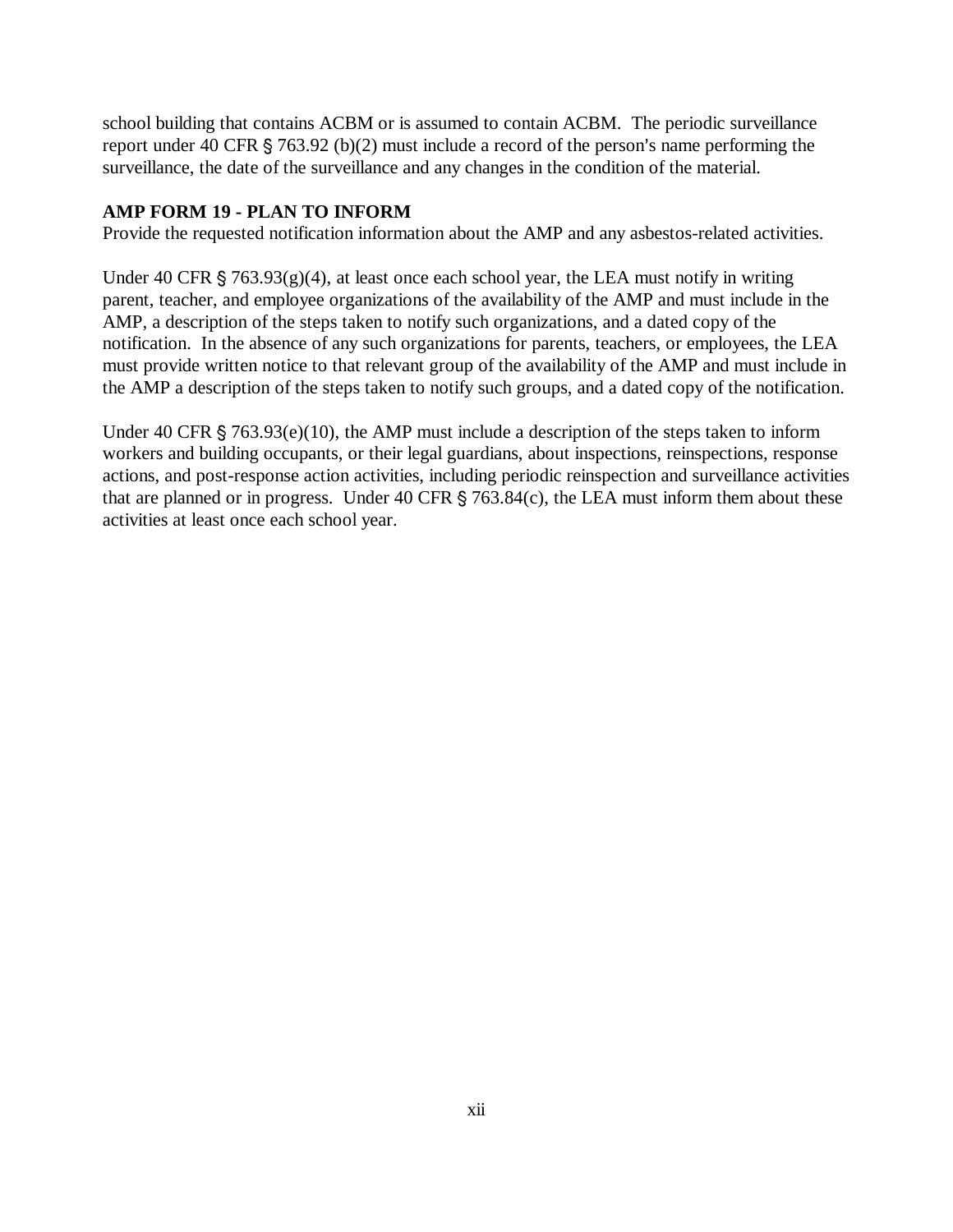# AHERA Asbestos Management Plan

A complete, up-to-date copy of this Asbestos Management Plan must be maintained in both the Local Education Agency's administrative office and the school's administrative office (40 CFR  $\S$  763.93(g)(2)-(3)). For more information, please contact the Designated Person for this school.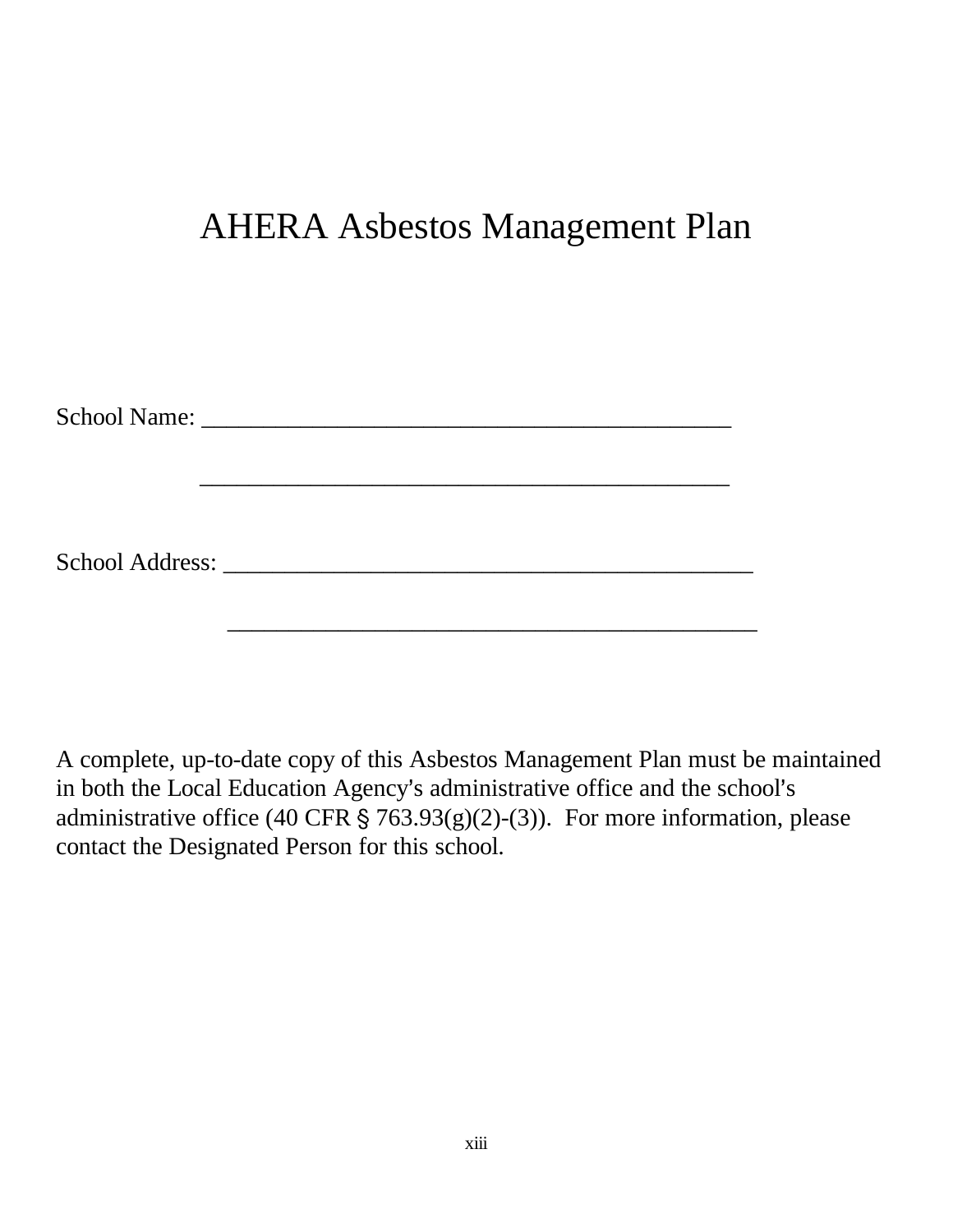### **AMP FORM 1 - CONTACT INFORMATION**

| <b>Local Education Agency and School Information</b> |                   |  |  |  |
|------------------------------------------------------|-------------------|--|--|--|
| Local Education Agency:                              | Telephone Number: |  |  |  |
| Address:                                             |                   |  |  |  |
| Name of School:                                      | Telephone Number: |  |  |  |
| Address:                                             | County:           |  |  |  |

| <b>Designated Person Information</b>            |                  |       |                    |  |  |  |
|-------------------------------------------------|------------------|-------|--------------------|--|--|--|
| Name of Designated Person:<br>Telephone Number: |                  |       |                    |  |  |  |
| Address:                                        |                  |       |                    |  |  |  |
| Course Name:                                    | Training Agency: | Date: | Hours of Training: |  |  |  |
|                                                 |                  |       |                    |  |  |  |
|                                                 |                  |       |                    |  |  |  |
|                                                 |                  |       |                    |  |  |  |

| <b>Management Planner(s)</b><br>The following management planner(s) has developed/contributed to this plan and is accredited under the state accreditation program or<br>another state's accreditation program or an EPA-approved course. |                   |                  |  |  |  |
|-------------------------------------------------------------------------------------------------------------------------------------------------------------------------------------------------------------------------------------------|-------------------|------------------|--|--|--|
| Name:                                                                                                                                                                                                                                     | Telephone Number: |                  |  |  |  |
| Firm:                                                                                                                                                                                                                                     |                   |                  |  |  |  |
| Address:                                                                                                                                                                                                                                  |                   |                  |  |  |  |
| State of Accreditation/Accreditation Number:                                                                                                                                                                                              |                   |                  |  |  |  |
| Course Name:<br>Date:<br>Training Agency:                                                                                                                                                                                                 |                   |                  |  |  |  |
| Telephone Number:<br>Name:                                                                                                                                                                                                                |                   |                  |  |  |  |
| Firm:                                                                                                                                                                                                                                     |                   |                  |  |  |  |
| Address:                                                                                                                                                                                                                                  |                   |                  |  |  |  |
| State of Accreditation/Accreditation Number:                                                                                                                                                                                              |                   |                  |  |  |  |
| Course Name:                                                                                                                                                                                                                              | Date:             | Training Agency: |  |  |  |
| <i><b>ATTLE CITE AT A UP AT THE</b></i>                                                                                                                                                                                                   |                   |                  |  |  |  |

#### *ATTACHMENTS*

Copy of Designated Person's asbestos-related training certificates suggested, but not required by EPA

! Copy of accreditation certificate for Management Planner(s) suggested, but not required by EPA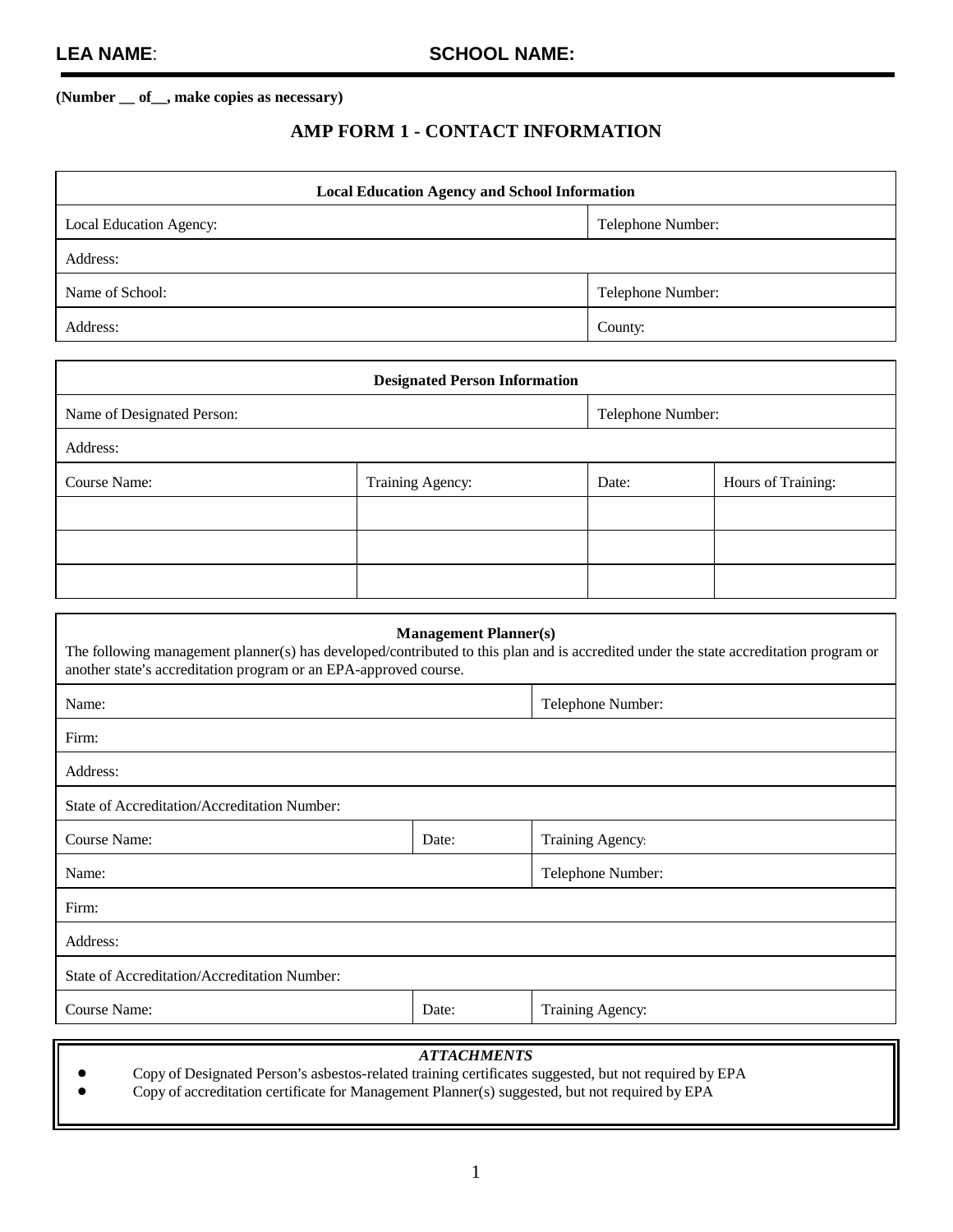#### **AMP FORM 2 - SCHOOL BUILDING LIST**

List each building used as a school building for this school (e.g., on-site administration building, maintenance building,

storage building and any off-site building used for classrooms, etc.). List the date of the original construction and any subsequent additions. Place an "X" in the appropriate column to note whether the building has friable ACBM, non-friable ACBM, friable and non-friable suspected ACBM assumed to be ACM or no ACBM (i.e., no ACBM at the time of construction). If there is no ACBM in the building as a result of a removal action, note "removal" and insert the date (e.g., removal - 2/10/04) in the "No ACBM" column.

| <b>Name of Building</b> | <b>Address</b> | <b>Construction</b><br>Date(s) | Friable<br>$ACBM*$ | Non-<br>Friable<br><b>ACBM</b> | Friable and Non-<br><b>Friable Suspected</b><br><b>ACBM</b> Assumed to<br>be ACM ** | No ACBM |
|-------------------------|----------------|--------------------------------|--------------------|--------------------------------|-------------------------------------------------------------------------------------|---------|
|                         |                |                                |                    |                                |                                                                                     |         |
|                         |                |                                |                    |                                |                                                                                     |         |
|                         |                |                                |                    |                                |                                                                                     |         |
|                         |                |                                |                    |                                |                                                                                     |         |
|                         |                |                                |                    |                                |                                                                                     |         |
|                         |                |                                |                    |                                |                                                                                     |         |

\*ACBM - Asbestos-Containing Building Material

\*\*ACM - Asbestos-Containing Material

DATE: U\_\_\_\_\_\_\_\_\_\_\_\_\_\_\_\_\_\_\_\_\_\_

#### *ATTACHMENT*

If a new school building was constructed after October 12, 1988 and is asbestos-free, attach a signed statement from an architect or project engineer responsible for the construction of the building, or by an accredited inspector, indicating that no ACBM was specified as a building material in any construction document for the building, or, to the best of his or her knowledge, no ACBM was used as a building material. Provide a copy of this statement to the EPA Regional Office. This information is required under 40 CFR  $\S$  763.99 (a)(7)). Provide the state/license number for the architect/project engineer or, for the inspector, provide the state of accreditation, and, if applicable, the accreditation number for the inspector. Although not required, EPA suggests attaching to this statement a copy of the licensing document for the architect/project engineer, or for the inspector, a copy of the inspector's accreditation certificate.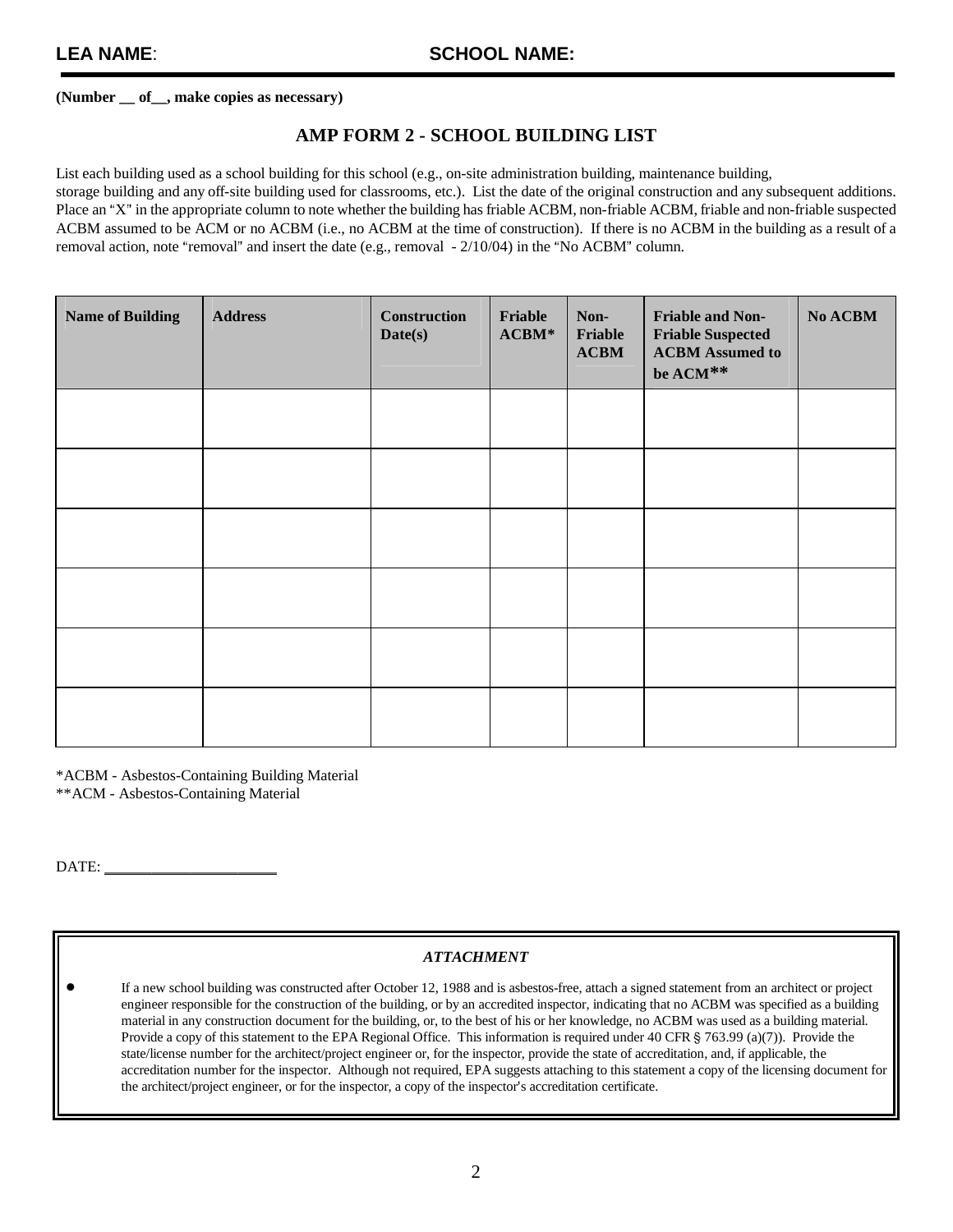### **AMP FORM 3 - DESIGNATED PERSON ASSURANCES**

In accordance with 40 CFR § 763.93(i) of the Environmental Protection Agency Asbestos-Containing Material in Schools regulation, the undersigned Local Education Agency (LEA) Designated Person (DP) hereby certifies that the following general responsibilities of the LEA under 40 CFR § 763.84 have been or will be met:

1.Ensure that the activities of any persons who perform inspections, reinspections, and periodic surveillance, develop and update management plans, and develop and implement response actions, including operations and maintenance, are carried out in accordance with Part 763, Subpart E.

2. Ensure that all custodial and maintenance employees are properly trained as required by Part 763, Subpart E and other applicable Federal and/or State regulations (e.g., the Occupational Safety and Health Administration asbestos standard for construction, the EPA worker protection rule, or applicable State regulations).

3. Ensure that workers and building occupants, or their legal guardians, are informed at least once each school year about inspections, response actions, and post-response action activities, including periodic reinspection and surveillance activities that are planned or in progress.

4. Ensure that short-term workers (e.g., telephone repair workers, utility workers, or exterminators) who may come in contact with asbestos in a school are provided information regarding the locations for Asbestos-Containing Building Materials (ACBM) and suspected ACBM assumed to be Asbestos-Containing Materials (ACM).

5. Ensure that warning labels are posted in accordance with  $\S$  40 CFR 763.95.

6. Ensure that management plans are available for inspection and notification of such availability has been provided as specified in the management plan under  $\S$  40 CFR 763.93(g).

7. Designate a person to ensure that requirements under § 763.84 are properly implemented and ensure that the designated person receives adequate training to perform duties assigned under § 763.84. Such training shall provide, as necessary, basic knowledge of: health effects of asbestos; detection, identification, and assessment of ACM; options for controlling ACBM; asbestos management programs; relevant Federal and State regulations concerning asbestos, including those in Part 763, Subpart E and those of the Occupational Safety and Health Administration, U.S. Department of Transportation and the U.S. Environmental Protection Agency.

8. Consider whether any conflict of interest may arise from the inter-relationship among accredited personnel and whether that should influence the selection of accredited personnel to perform activities under Part 763, Subpart E.

| <b>Name of Designated Person:</b>     |       |
|---------------------------------------|-------|
| <b>Designated Person's Signature:</b> | Date: |

| <b>Note</b>                                                                                                                                                                                                                                                                                                                                                                                                                                                                                       |
|---------------------------------------------------------------------------------------------------------------------------------------------------------------------------------------------------------------------------------------------------------------------------------------------------------------------------------------------------------------------------------------------------------------------------------------------------------------------------------------------------|
| The AMP must also include, as required under 40 CFR $\S$ 763.93 (e)(7), one of the following statements for the person or<br>persons who inspected for ACBM and who will design or carry out response actions, except for operations and maintenance,<br>with respect to the ACBM: a statement that he/she is accredited under the state accreditation program, or that the LEA has<br>used or will use persons accredited under another state's accreditation program or an EPA-approved course. |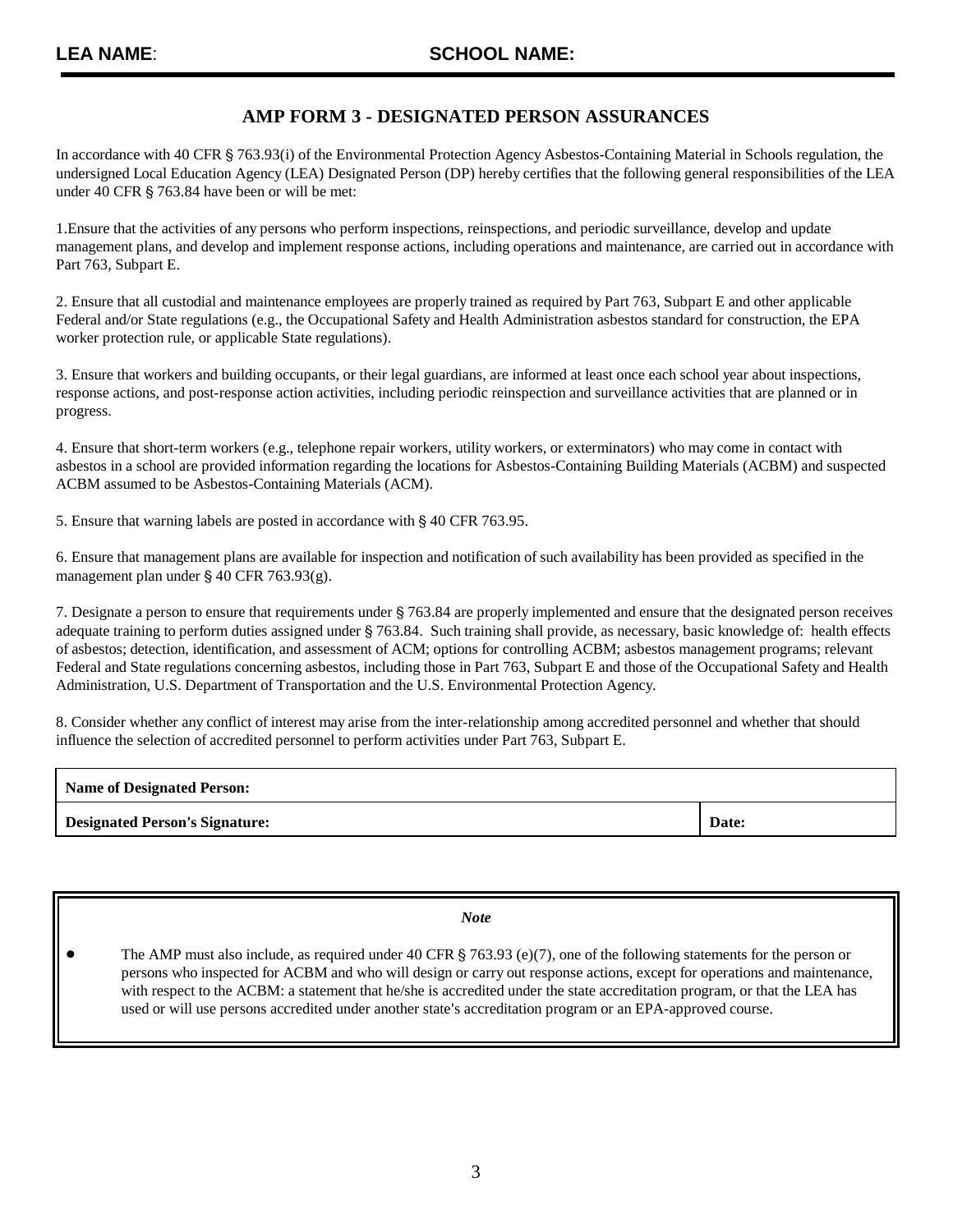**AMP FORM 4 - EVALUATION OF RESOURCES DATE: \_\_\_\_\_\_**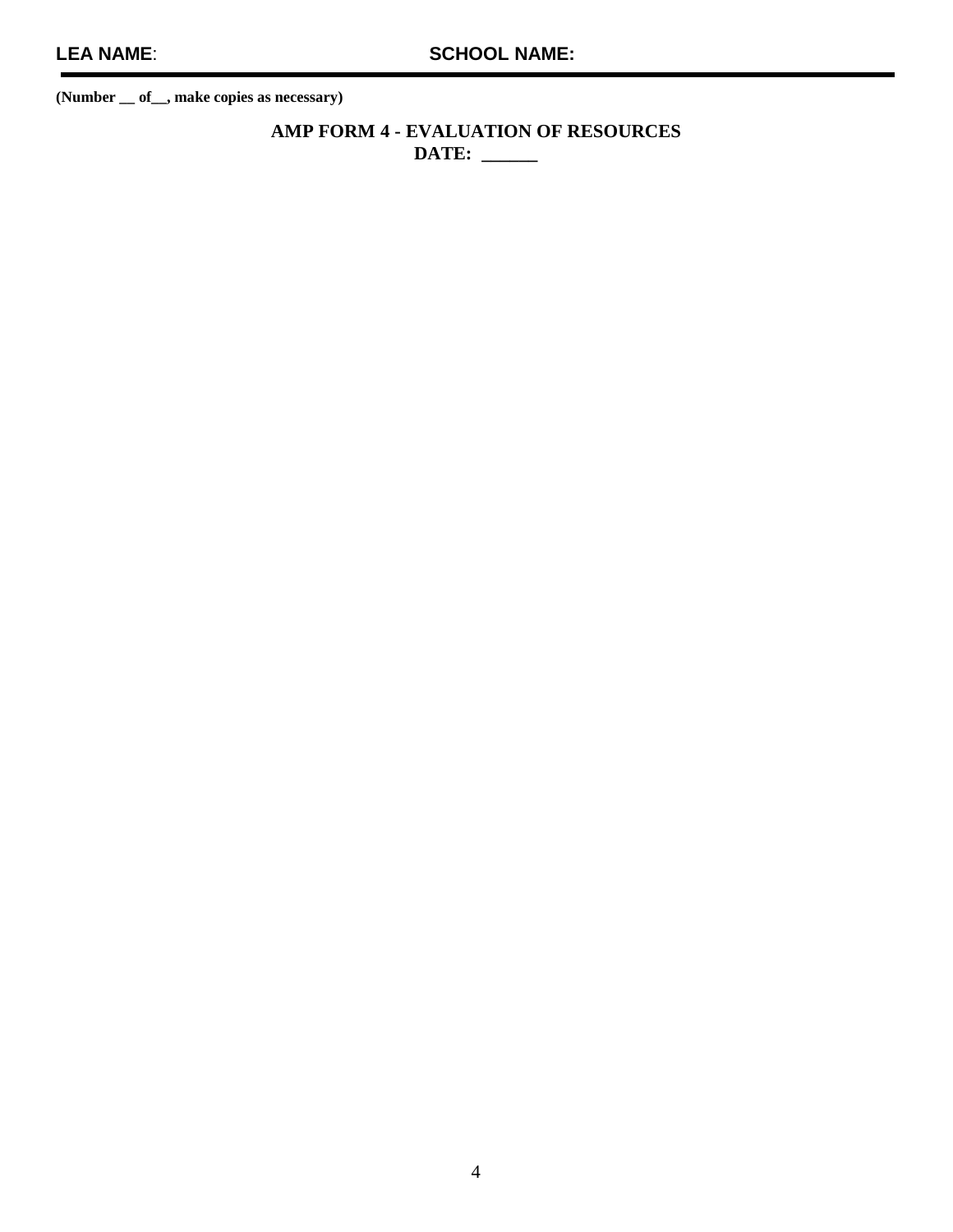#### **AMP FORM 5 - TRAINING RECORD FOR MAINTENANCE AND CUSTODIAL STAFF**

Every member of the maintenance and custodial staff who works in a building that contains ACBM must receive awareness training of at least 2 hours whether or not they are required to work with ACBM. Maintenance and custodial staff who conduct any activities that will result in the disturbance of ACBM must receive an additional 14 hours of training (total 16 hours of training). A record of the aforementioned training is required to be included in the AMP under 40 CFR §§ 763.93(h) and 763.94(c) of the EPA Asbestos-Containing Materials in Schools regulation, 40 CFR Part Subpart E.

| Employee Name<br>(Please Print) | Job Title | Course Name | Training Agency | Date | Location of Training | Number of<br>Hours<br>$\label{1} \textbf{Complete} \textbf{d}$ |
|---------------------------------|-----------|-------------|-----------------|------|----------------------|----------------------------------------------------------------|
|                                 |           |             |                 |      |                      |                                                                |
|                                 |           |             |                 |      |                      |                                                                |
|                                 |           |             |                 |      |                      |                                                                |
|                                 |           |             |                 |      |                      |                                                                |
|                                 |           |             |                 |      |                      |                                                                |
|                                 |           |             |                 |      |                      |                                                                |
|                                 |           |             |                 |      |                      |                                                                |
|                                 |           |             |                 |      |                      |                                                                |

| Copies of training certificates suggested, but not required by EPA | <b>ATTACHMENT</b> |
|--------------------------------------------------------------------|-------------------|
|                                                                    |                   |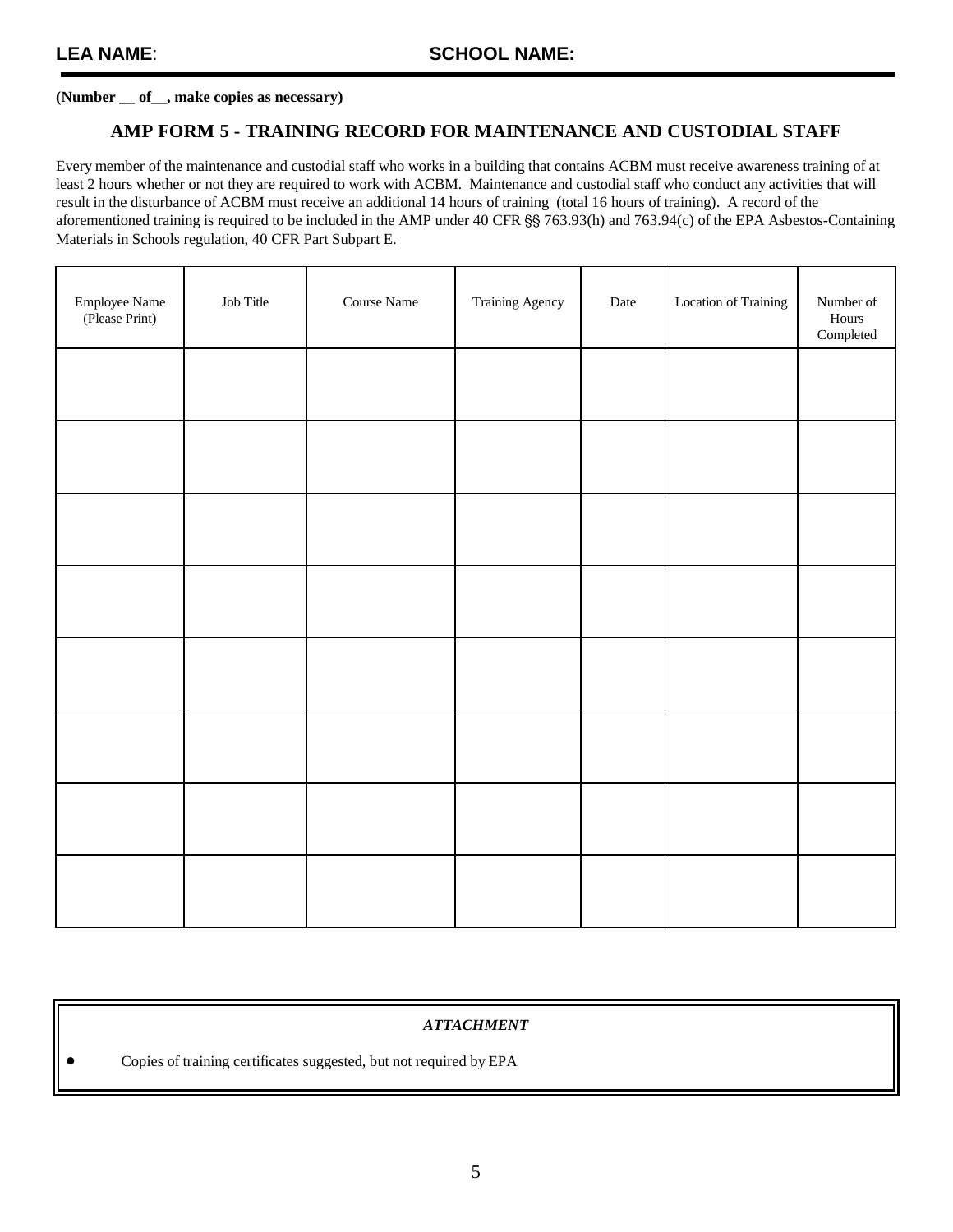#### **(Number \_\_ of\_\_, make copies as necessary for each building inspected)**

#### **AMP FORM 6 - INSPECTION COVER SHEET**

| Type of Inspection: [ ] Initial Inspection [ ] Reinspection |                   |  |  |
|-------------------------------------------------------------|-------------------|--|--|
| Date of Inspection:                                         |                   |  |  |
| <b>Building Assessed:</b>                                   | Telephone Number: |  |  |
| Address:                                                    |                   |  |  |
| Date of Original Building Construction:                     |                   |  |  |

Provide the date, description, and location of additions/renovations for this building e.g., new structural additions or application of surfacing material or fireproofing insulation. (Provide all heating system information in next section.)

Type of heating system:

Has any part of the heating system, including boiler(s), hot water pipes, water heater, etc., been renovated or replaced? [ ] Yes [ ] No

Provide date, description and location of heating system renovations/replacements for this building:

The following inspector(s) conducted the inspection and is accredited under the state accreditation program, or another state's accreditation program or an EPA-approved course. Name State of Accreditation/Acc. No. Signature Date Firm Address Address and Address and Address and Telephone Number 1 Course Name Date Date Training Agency Name State of Accreditation/Acc. No. Signature Date Firm Address Address and Address and Address and Telephone Number  $\mathcal{D}$ 

#### *ATTACHMENTS*

Course Name Date Date Training Agency

! Copy of inspection report

Copy of inspector's accreditation certificate suggested, but not required by EPA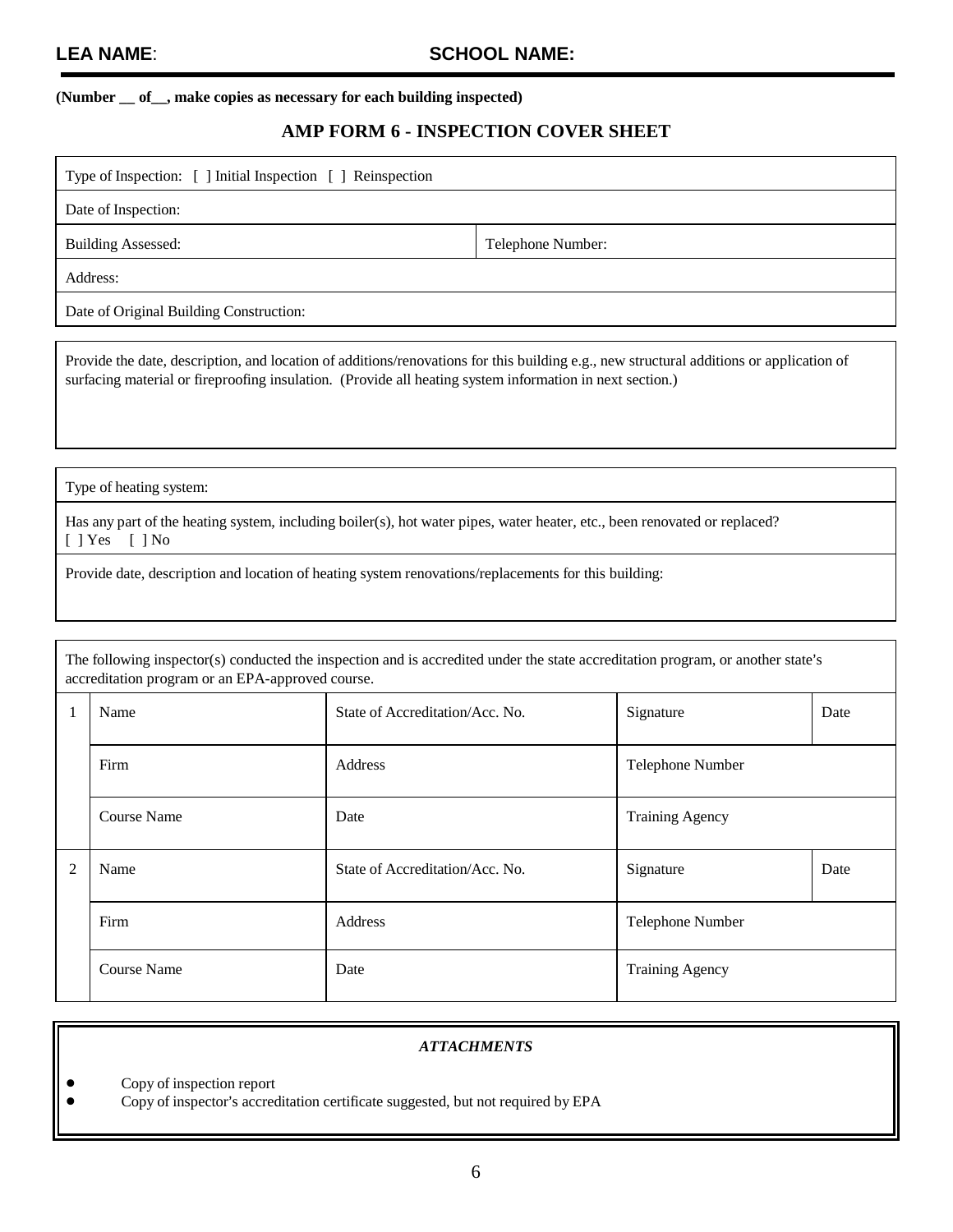#### **(Number \_\_ of\_\_, make copies as necessary for each room/functional space)**

#### **AMP FORM 7- ROOM/FUNCTIONAL SPACE ASSESSMENT\***

| Type of Inspection: [ ] Initial Inspection [ ] Reinspection                      |                                         |  |
|----------------------------------------------------------------------------------|-----------------------------------------|--|
| Date of Inspection:                                                              |                                         |  |
| Building Assessed/Address:                                                       |                                         |  |
| Room/Functional Space:                                                           | Date of Original Building Construction: |  |
| Date and description of additions or renovations for this room/functional space: |                                         |  |

Type of Material (Check only one type of material - fill out additional copies of this form for other types of materials in this room/functional space): [ ]Surfacing [ ]Thermal [ ]Miscellaneous

Material: [ ]Friable [ ]Non-Friable

Description:

Amount of Material (Note Linear or Square Feet) Percent of Area Homogeneous Area No.

|                                                                                         |            |     | Damage Assessment                                         |                               |
|-----------------------------------------------------------------------------------------|------------|-----|-----------------------------------------------------------|-------------------------------|
| Type of Damage                                                                          | <b>YES</b> | NO. | <b>Amount of Material</b><br>(Note Linear or Square Feet) | Comments<br>(Severity, Cause) |
| Deterioration<br>(e.g., crumbled, blistered, or<br>loss of adhesion)                    |            |     |                                                           |                               |
| Physical Damage<br>(e.g., scrape or gouge)                                              |            |     |                                                           |                               |
| Water Damage<br>(e.g., water stains)                                                    |            |     |                                                           |                               |
| Air Erosion<br>(e.g, elevator shaft, fan room, or ventilator<br>air stream)             |            |     |                                                           |                               |
| Vibration<br>(e.g., music room, motor/engine, or ducts<br>vibrating but no fan in area) |            |     |                                                           |                               |
| Other                                                                                   |            |     |                                                           |                               |

Is powder, dust or debris present? Location: Is this material in a supply or return air plenum? Note the extent or spread of damage over large areas or large percentages of the homogeneous area:

\*Form 7 continued on next page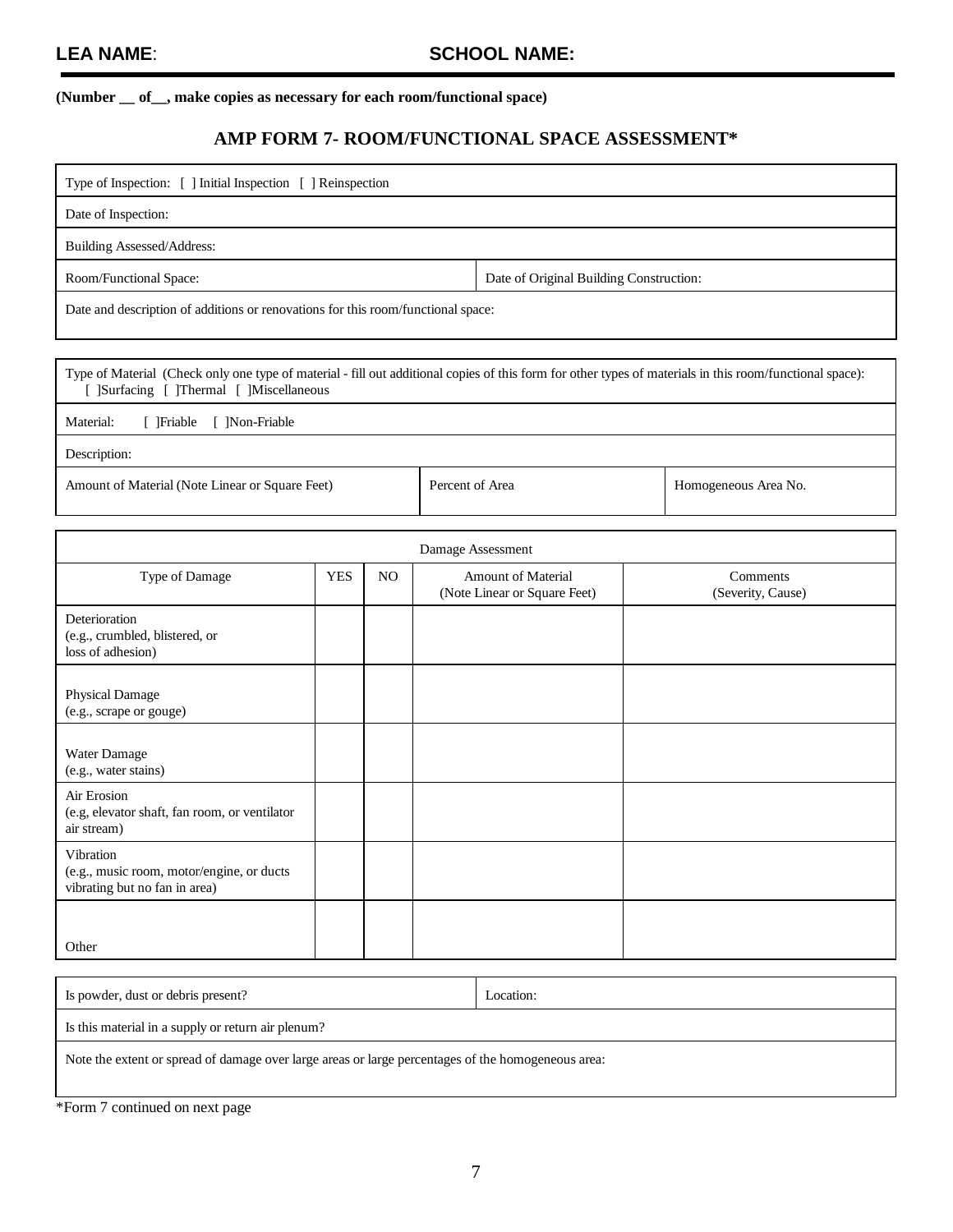#### **(Number \_\_ of\_\_, make copies as necessary for each room/functional space)**

#### **AMP FORM 7 CONTINUED - ROOM/FUNCTIONAL SPACE ASSESSMENT**

| Potential for Contact with Material                                                                                                                                                                                                                                                                                                                                                                                            |          |  |
|--------------------------------------------------------------------------------------------------------------------------------------------------------------------------------------------------------------------------------------------------------------------------------------------------------------------------------------------------------------------------------------------------------------------------------|----------|--|
| Accessibility<br>High - Workers in vicinity more than once/week or<br>material is in a public area accessible to building<br>occupants (e.g., hallway or auditorium)<br>Moderate - Workers in vicinity once/month -<br>once/week or material is in a room/office<br>accessible to building occupants<br>Low - Workers in vicinity less than once/month or<br>material is visible but not within reach of building<br>occupants | Comments |  |

Note the potential for disturbance of the material:

| Assessment Category (Circle One)                                                                                                                                                               |                                                                                                                                               |
|------------------------------------------------------------------------------------------------------------------------------------------------------------------------------------------------|-----------------------------------------------------------------------------------------------------------------------------------------------|
| 1. Damaged/Significantly damaged TSI<br>2. Damaged friable SURFACING ACBM<br>3. Significantly damaged friable SURFACING ACBM<br>4. Damaged or significantly damaged friable MISCELLANEOUS ACBM | 5. ACBM with potential for damage<br>6. ACBM with potential for significant damage<br>7. Any remaining friable ACBM or friable suspected ACBM |
| Reason for classification:                                                                                                                                                                     |                                                                                                                                               |

Preventative measures which might eliminate the reasonable likelihood of undamaged ACM from becoming significantly damaged:

| The following inspector conducted the assessment and is accredited under the state accreditation program, or another state's<br>accreditation program or an EPA-approved course |                                 |                        |      |  |  |
|---------------------------------------------------------------------------------------------------------------------------------------------------------------------------------|---------------------------------|------------------------|------|--|--|
| Name                                                                                                                                                                            | State of Accreditation/Acc. No. | Signature              | Date |  |  |
| Firm                                                                                                                                                                            | Address                         | Telephone Number       |      |  |  |
| Course Name                                                                                                                                                                     | Date                            | <b>Training Agency</b> |      |  |  |

|           | <i><b>ATTACHMENT</b></i>                                                         |
|-----------|----------------------------------------------------------------------------------|
| $\bullet$ | Copy of inspector's accreditation certificate suggested, but not required by EPA |

 $\overline{\mathbf{1}}$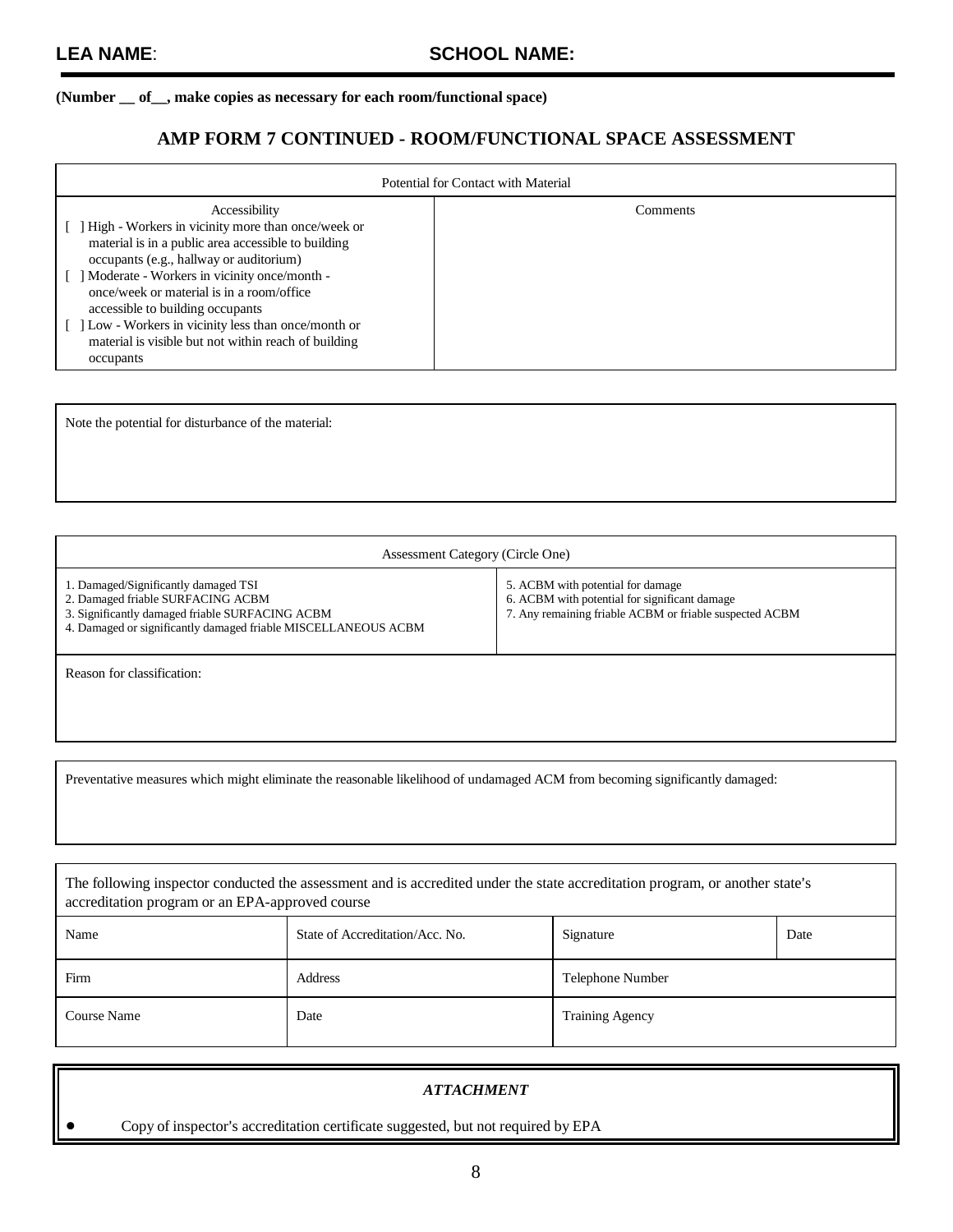#### **AMP FORM 8 - HOMOGENEOUS AREA/BULK SAMPLE SUMMARY**

Type of Inspection: [ ] Initial Inspection [ ] Reinspection

Date of Inspection:

Building Assessed/Address:

| Location<br>Homogeneous<br>Area (HA)<br>(HA No. &<br><b>Room/Functional</b><br>Space) | <b>HA Linear or</b><br><b>Square Ft.</b><br>$(L \text{ or } S)$ | <b>Material</b><br><b>Type</b><br>$(T, S, M)^*$ | Friable<br>or<br><b>NonFriable</b><br>$(F \text{ or } NF)$ | Sampled or<br><b>Assumed</b><br>ACBM<br>$(S \text{ or } A)$ | <b>Exact</b><br><b>Sample</b><br>Location | <b>Inspector's</b><br><b>Sample</b><br>No. | Date<br><b>Collected</b> |
|---------------------------------------------------------------------------------------|-----------------------------------------------------------------|-------------------------------------------------|------------------------------------------------------------|-------------------------------------------------------------|-------------------------------------------|--------------------------------------------|--------------------------|
|                                                                                       |                                                                 |                                                 |                                                            |                                                             |                                           |                                            |                          |
|                                                                                       |                                                                 |                                                 |                                                            |                                                             |                                           |                                            |                          |
|                                                                                       |                                                                 |                                                 |                                                            |                                                             |                                           |                                            |                          |
|                                                                                       |                                                                 |                                                 |                                                            |                                                             |                                           |                                            |                          |

\*Material Type: T -Thermal System Insulation, S - Surfacing, and M - Miscellaneous

Manner used to determine sampling locations:

The following inspector conducted the sampling and is accredited under the state accreditation program, or another state's accreditation program or an EPA-approved course.

| Name        | State of Accreditation/Acc. No. | Signature<br>Date      |  |
|-------------|---------------------------------|------------------------|--|
| Firm        | Address                         | Telephone Number       |  |
| Course Name | Date                            | <b>Training Agency</b> |  |

| <b>ATTACHMENTS</b>                                                                                                                                              |
|-----------------------------------------------------------------------------------------------------------------------------------------------------------------|
| Copy of inspector's accreditation certificate suggested, but not required by EPA                                                                                |
| Lab report, including a copy of bulk sample analyses (and any other lab report pertaining to the analyses), name and address of lab, date of analysis, name and |
| signature of person performing analysis, and a statement that the lab meets the applicable requirements of 40 CFR $\S$ 763.87(a) as required under 40 CFR $\S$  |
| $763.93(e)(2)(iii)$ and $(3)(iv)$ . Copy of the NIST NVLAP lab accreditation certificate for PLM method suggested, but not required by EPA.                     |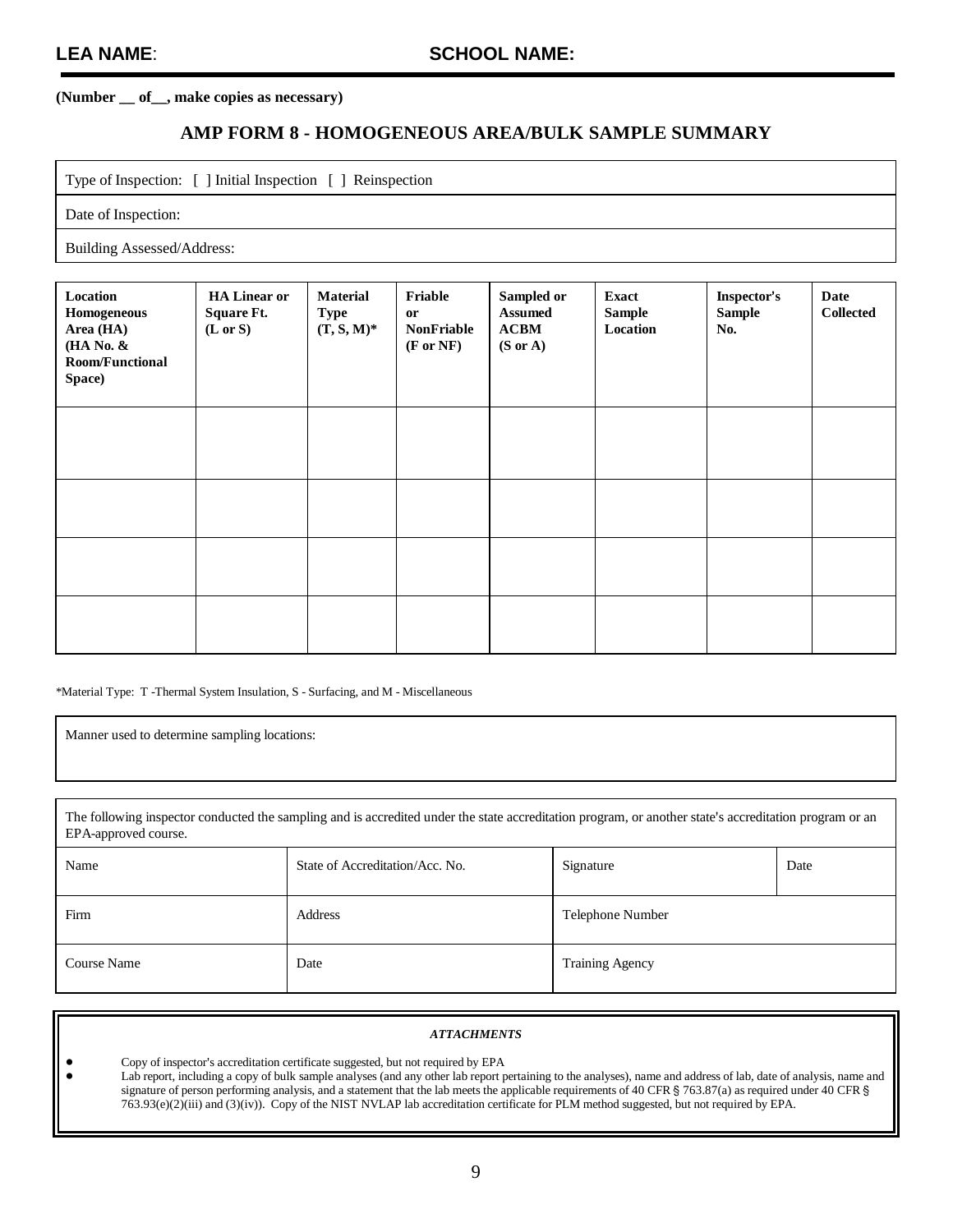### **AMP FORM 9 - HOMOGENEOUS AREA/BULK SAMPLE DIAGRAM**

| Type of Inspection: [ ] Initial Inspection [ ] Reinspection |       |
|-------------------------------------------------------------|-------|
| Date of inspection:                                         |       |
| <b>Building Assessed/Address:</b>                           |       |
| Room/Functional Space:                                      |       |
| Prepared by:                                                | Date: |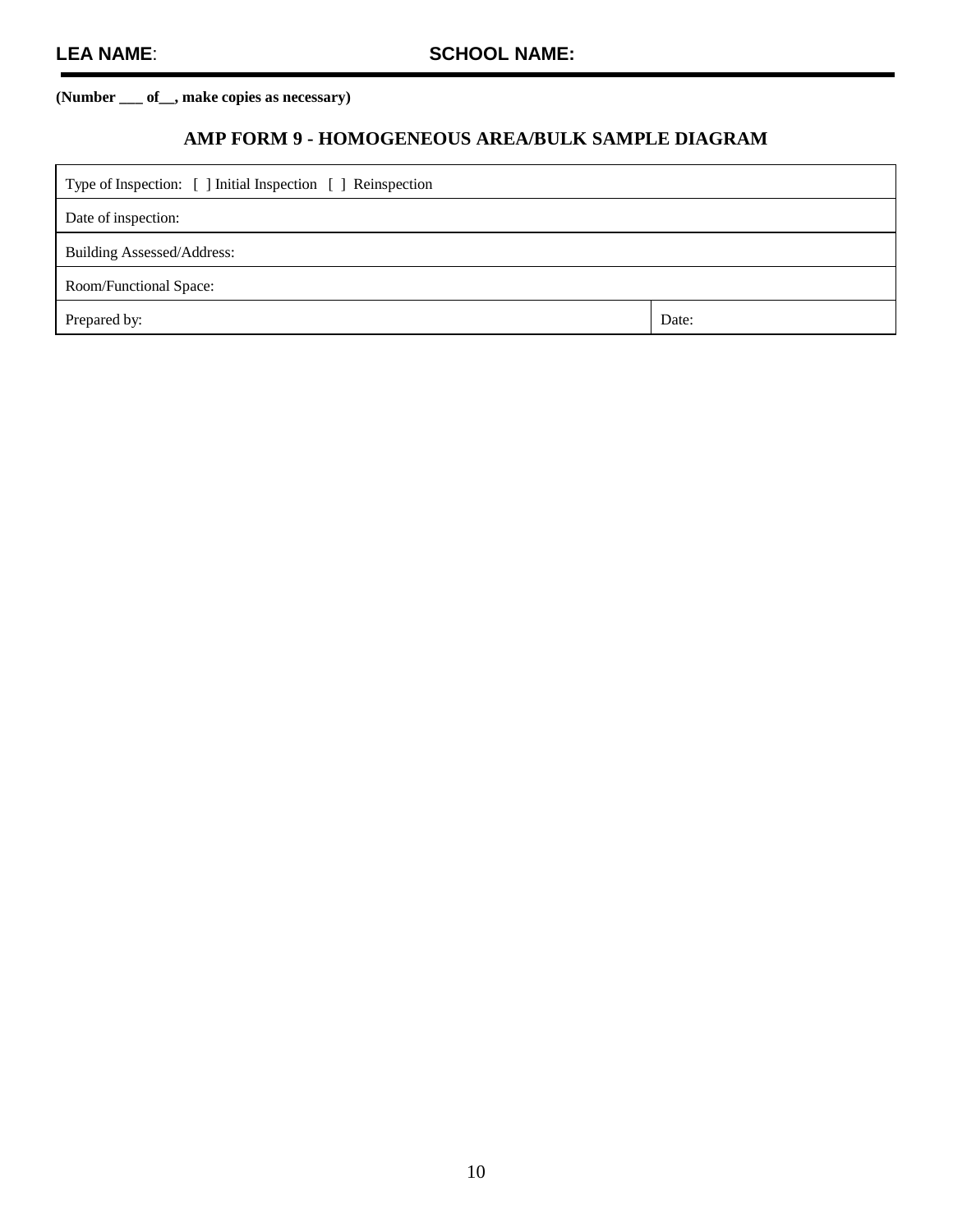**AMP FORM 10 - PLAN FOR REINSPECTION**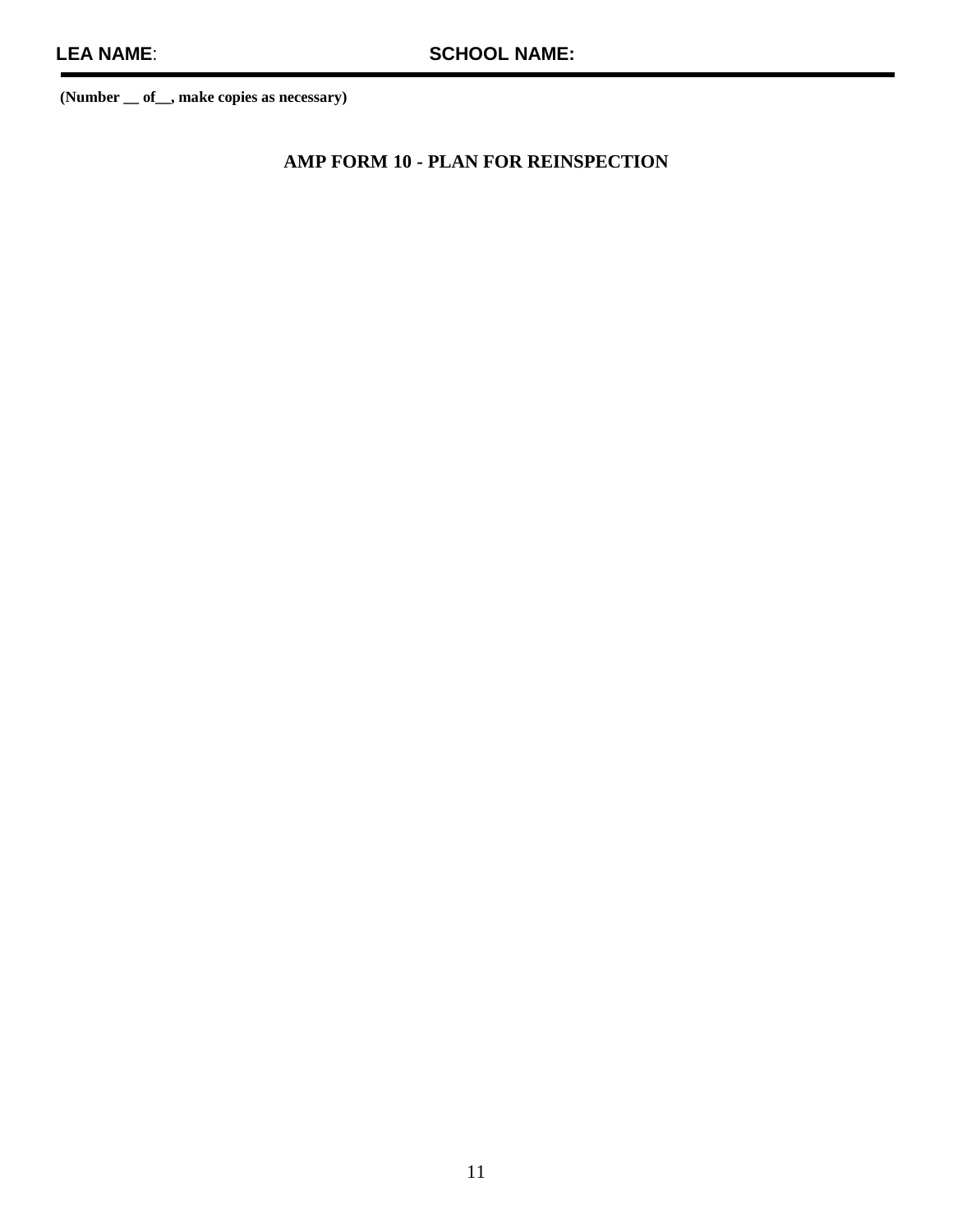#### **AMP FORM 11 - RECOMMENDED RESPONSE ACTIONS**

Building Assessed/Address:

Room Functional Space:

Provide a detailed description of the recommended preventive measures and response actions to be taken, including methods to be used for any friable ACBM, and the locations (list all HA's) where measures and actions will be taken:

Provide the reason for selecting the preventive measure or response action:

Provide the projected schedule for beginning and completing each preventive measure and response action:

| program or another state's accreditation program or an EPA-approved course. | Management Planner<br>The following management planner has provided the aforementioned recommended response actions and is accredited under the state accreditation |                        |      |
|-----------------------------------------------------------------------------|---------------------------------------------------------------------------------------------------------------------------------------------------------------------|------------------------|------|
| Name                                                                        | State of Accreditation/Acc. No.                                                                                                                                     | Signature              | Date |
| Firm                                                                        | Address                                                                                                                                                             | Telephone Number       |      |
| Course Name                                                                 | Date                                                                                                                                                                | <b>Training Agency</b> |      |

| <b>ATTACHMENT</b>                                                                           |
|---------------------------------------------------------------------------------------------|
| Copy of accreditation certificate for Management Planner suggested, but not required by EPA |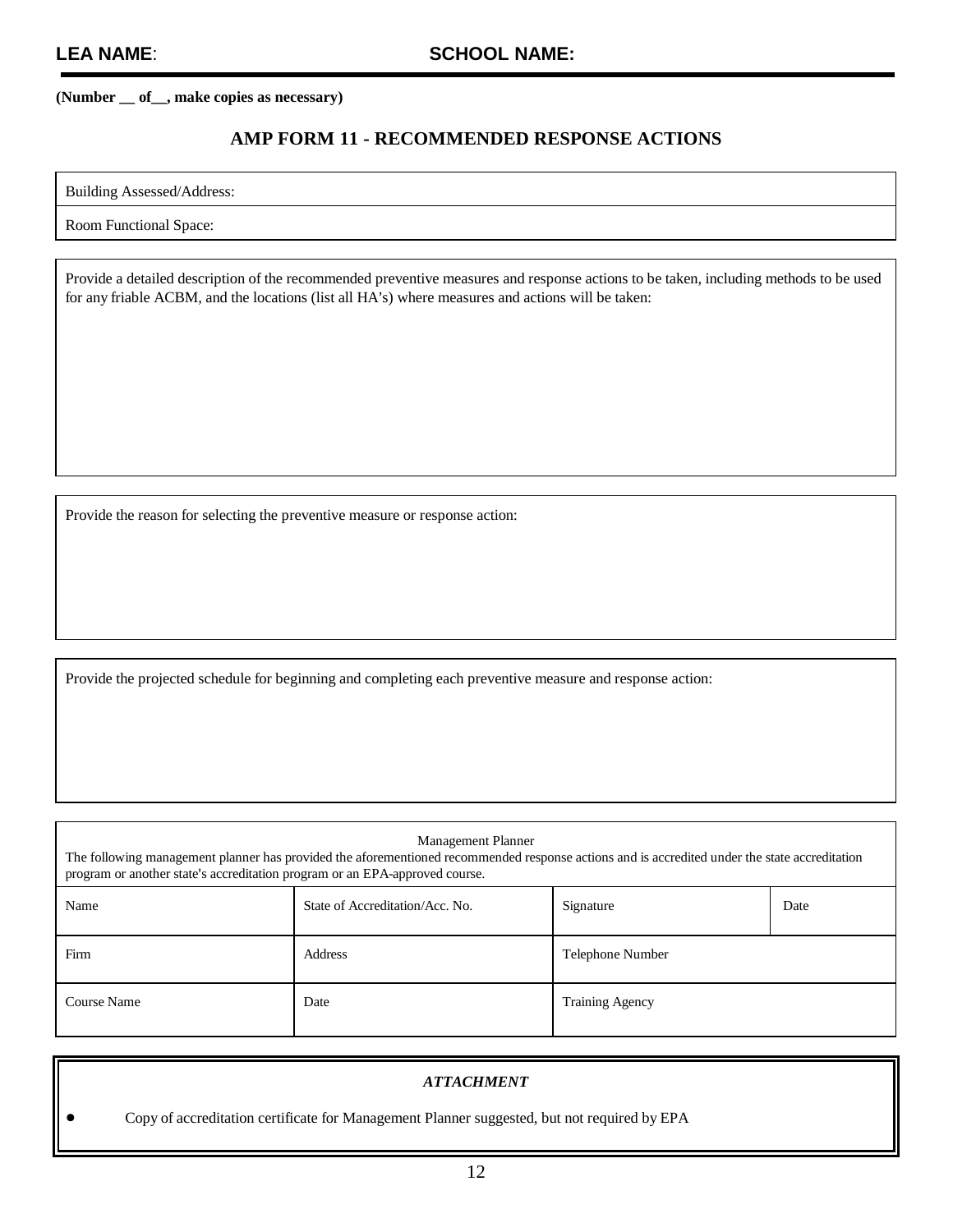#### **AMP FORM 12 - IMPLEMENTATION OF RESPONSE ACTIONS**

Building Assessed/Address:

Room Functional Space:

Provide a detailed description of each preventive measure and response action taken for friable and nonfriable ACBM and friable and nonfriable suspected ACBM assumed to be ACM, including methods used, and the location (list all HA's) where the measure or action was taken:

Provide the reason for selecting the preventative measure or response action:

Provide the actual start and completion dates for each preventative measure and response action:

Provide the names and addresses of all contractors involved and, if applicable, their state of accreditation and accreditation numbers:

If ACBM is removed, provide the name and location of the storage or disposal site of the ACM:

#### *ATTACHMENTS*

! Copy of accreditation suggested, but not required by EPA

Air sampling documentation required under 40 CFR § 763.94(b)(2) at the completion of certain response actions specified under 40 CFR § 763.90(i): name and signature of person collecting any air sample required to be collected, locations where samples were collected, date of collection, name and address of the lab analyzing the samples, date of analysis, results of analysis, method of analysis, name and signature of the person performing the analysis, and a statement that the lab meets the applicable requirements of 40 CFR  $\S$  763.90(i)(2)(ii). Copy of the NIST NVLAP lab accreditation certificate for the TEM method suggested, but not required by EPA. Where the PCM method is permitted, under 40 CFR  $\S$  763.90(i)(2)(ii), a lab enrolled in the American Industrial Hygiene Association Proficiency Analytical Testing Program must be used.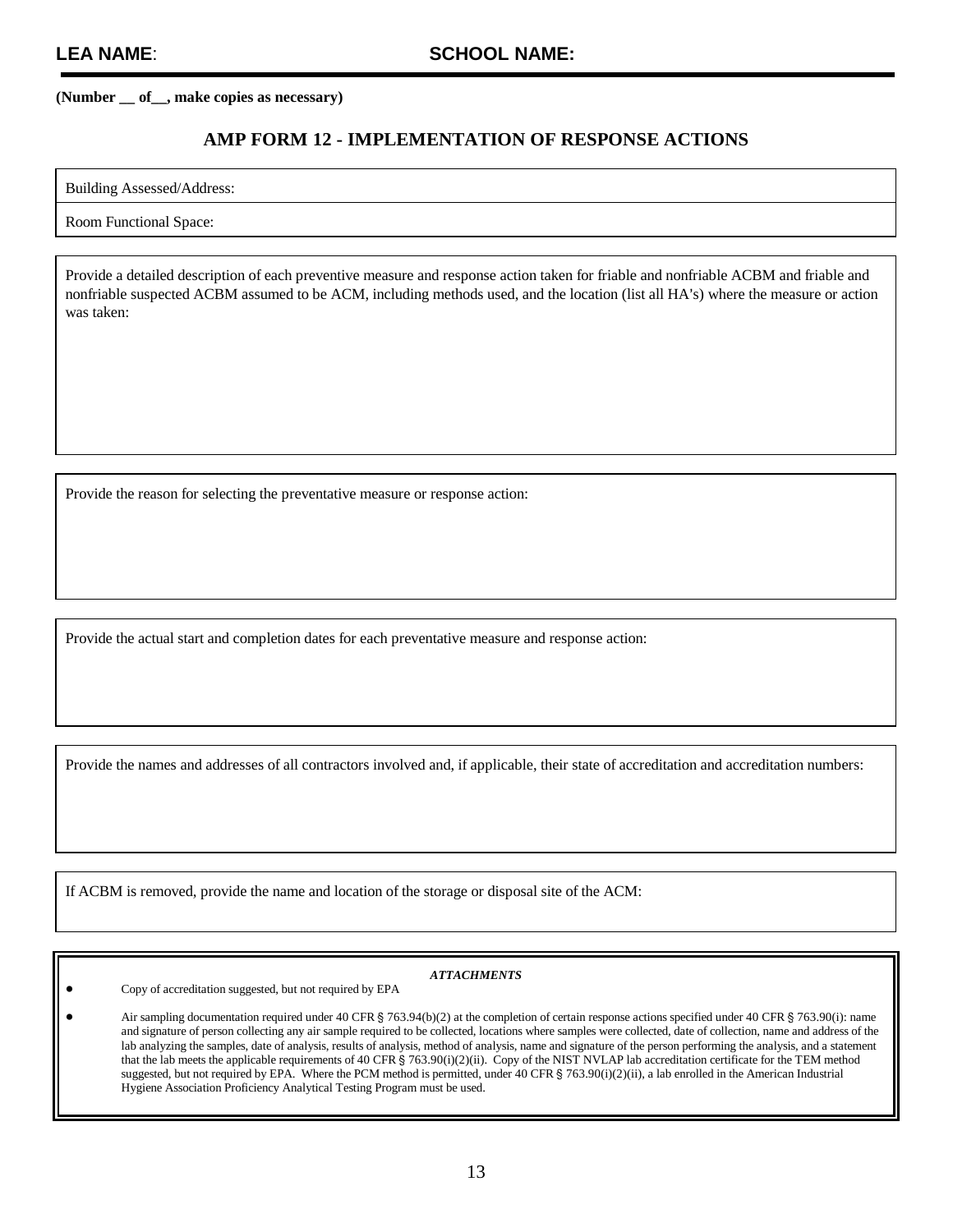#### **AMP FORM 13 - DESCRIPTION/DIAGRAM OF ACBM TO REMAIN**

Building Assessed/Address:

Room/Functional Space:

Date:

Provide detailed description of any ACBM or suspected ACBM assumed to be ACM that remains in the school once response actions are undertaken and update the description as response actions are completed:

#### *NOTE*

Blueprint or diagram of any ACBM or suspected ACBM assumed to be ACM that remains in the school once response actions are undertaken under 40 CFR § 763.90 and an updated description as response actions are completed may be provided in the AMP in lieu of the above written description (see instructions for Form 13). A written description and a blueprint or diagram may be included in the AMP, but is not required by EPA.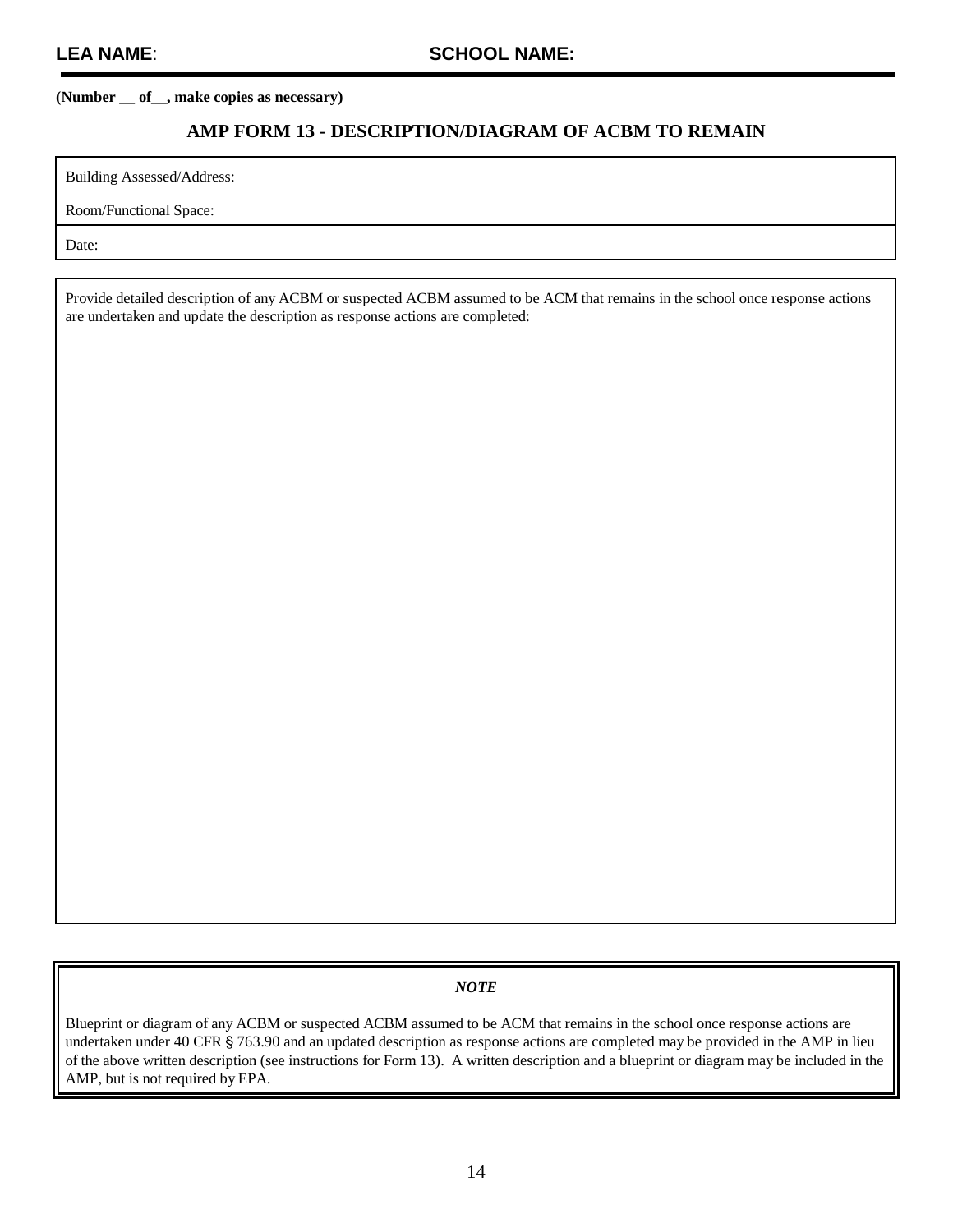### **AMP FORM 14 - PLAN FOR OPERATIONS AND MAINTENANCE ACTIVITIES**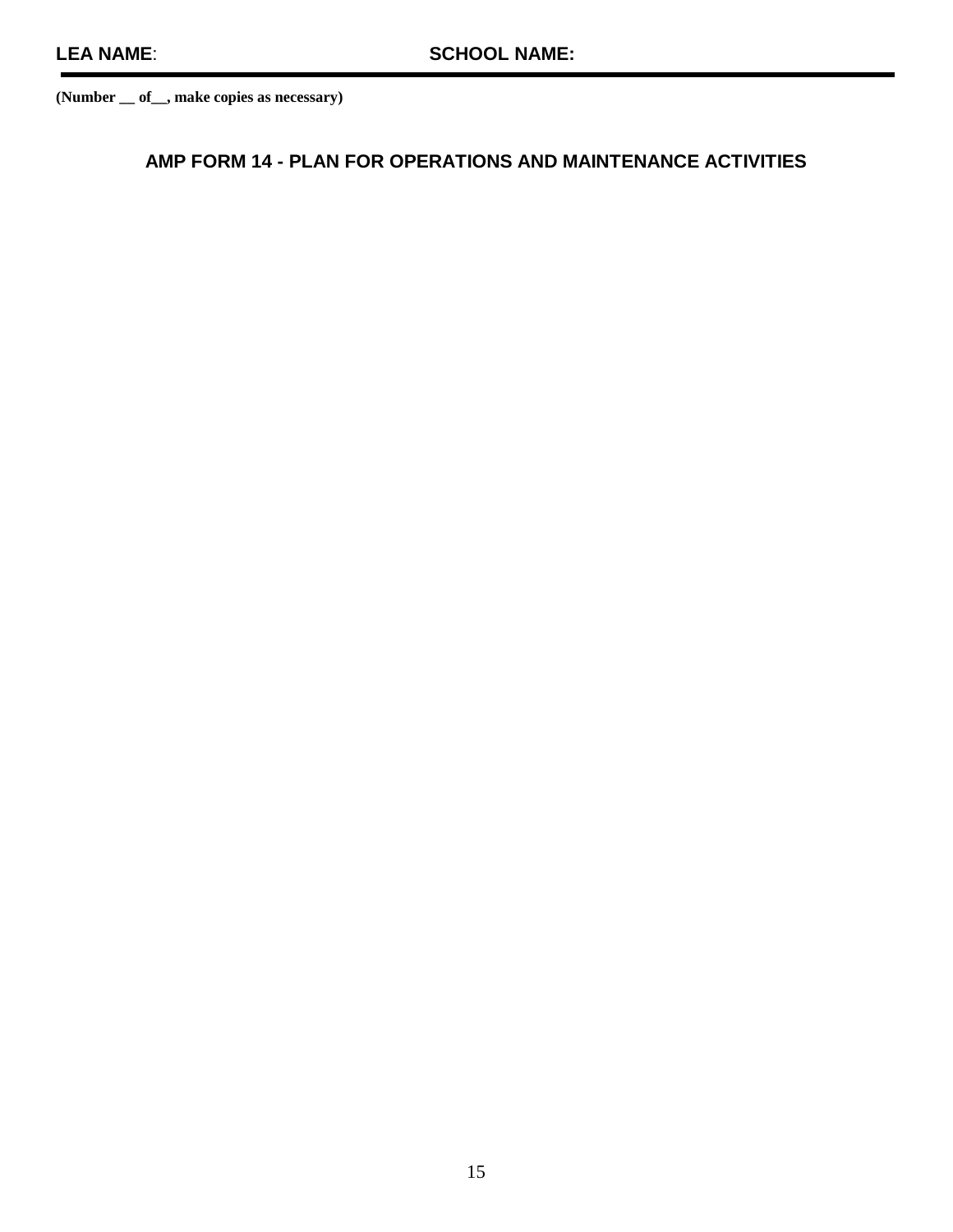#### **AMP FORM 15 - OPERATIONS AND MAINTENANCE ACTIVITIES**

Building Assessed/Address:

Room/Functional Space:

Provide the description of the activity, including preventive measures used, and the location where the activity occurred for those operation and maintenance activities specified under 40 CFR  $\S$  763.91(d) and, under 40 CFR  $\S$  763.94(g), for any major asbestos activity conducted under 40 CFR  $\S$  763.91(e):

Provide the start and completion dates of the activity:

Provide the name of each person performing the activity and for a major asbestos activity, provide the name, signature, state of accreditation and, if applicable, the accreditation number of each person performing the activity:

If ACBM is removed, provide the name and location of the storage or disposal site of the ACM:

#### *ATTACHMENT*

! Copy of accreditation suggested, but not required by EPA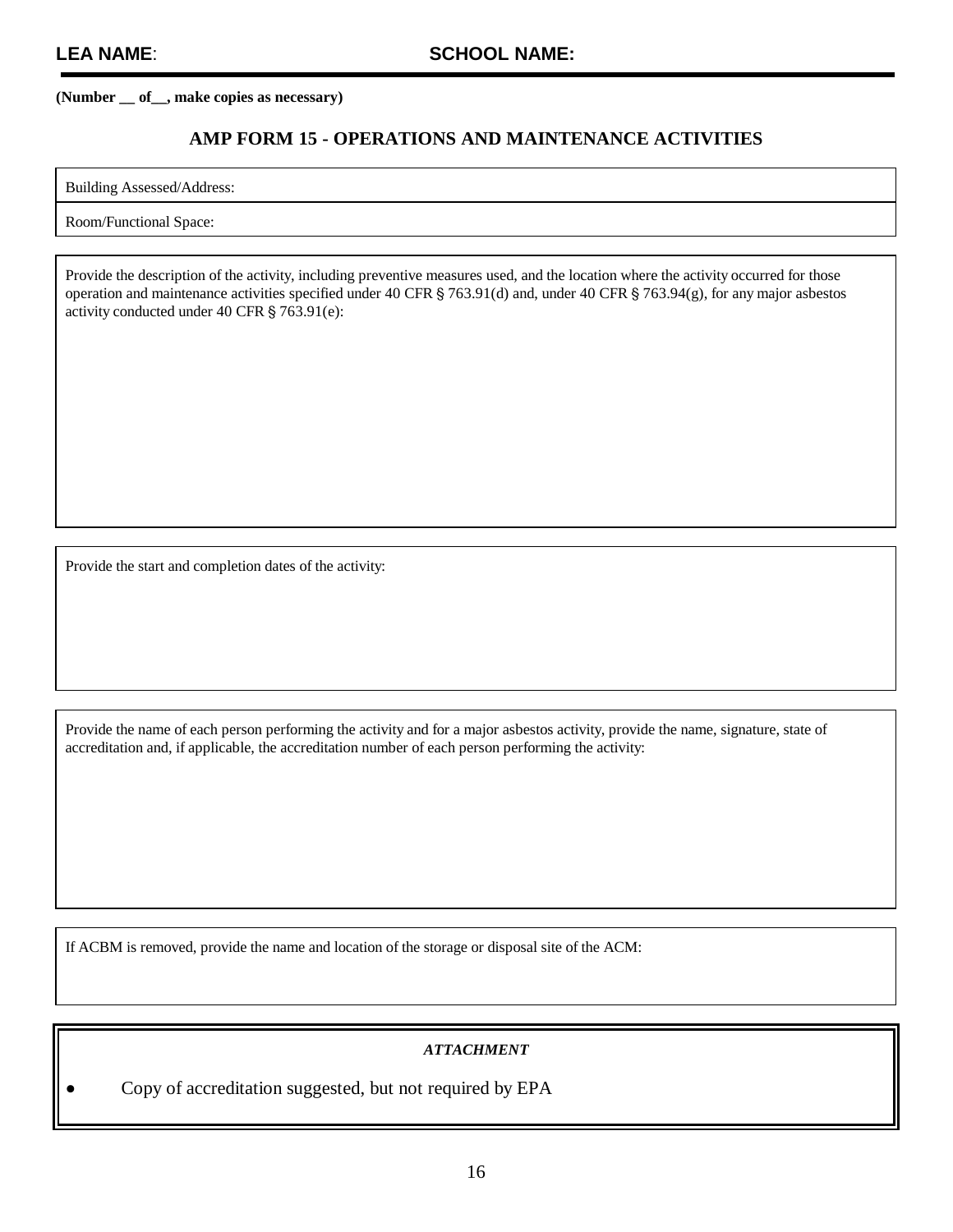### **AMP FORM 16 - CLEANING RECORD**

Cleaning: [ ] Cleaning after initial inspection [ ] Additional cleaning approved by the LEA and conducted as part of an O&M program

Date of Cleaning:

Location Cleaned:

Cleaning methods used:

Names of persons performing the cleaning:

#### **ATTACHMENT**

• Copy of accredited Management Planner's recommendation for additional cleaning under 40 CFR  $$763.91(c)(2)$ , as part of an O&M program, and the response of the LEA to that recommendation. This information is required to be included in the AMP under 40 CFR § 763.93(c)(9).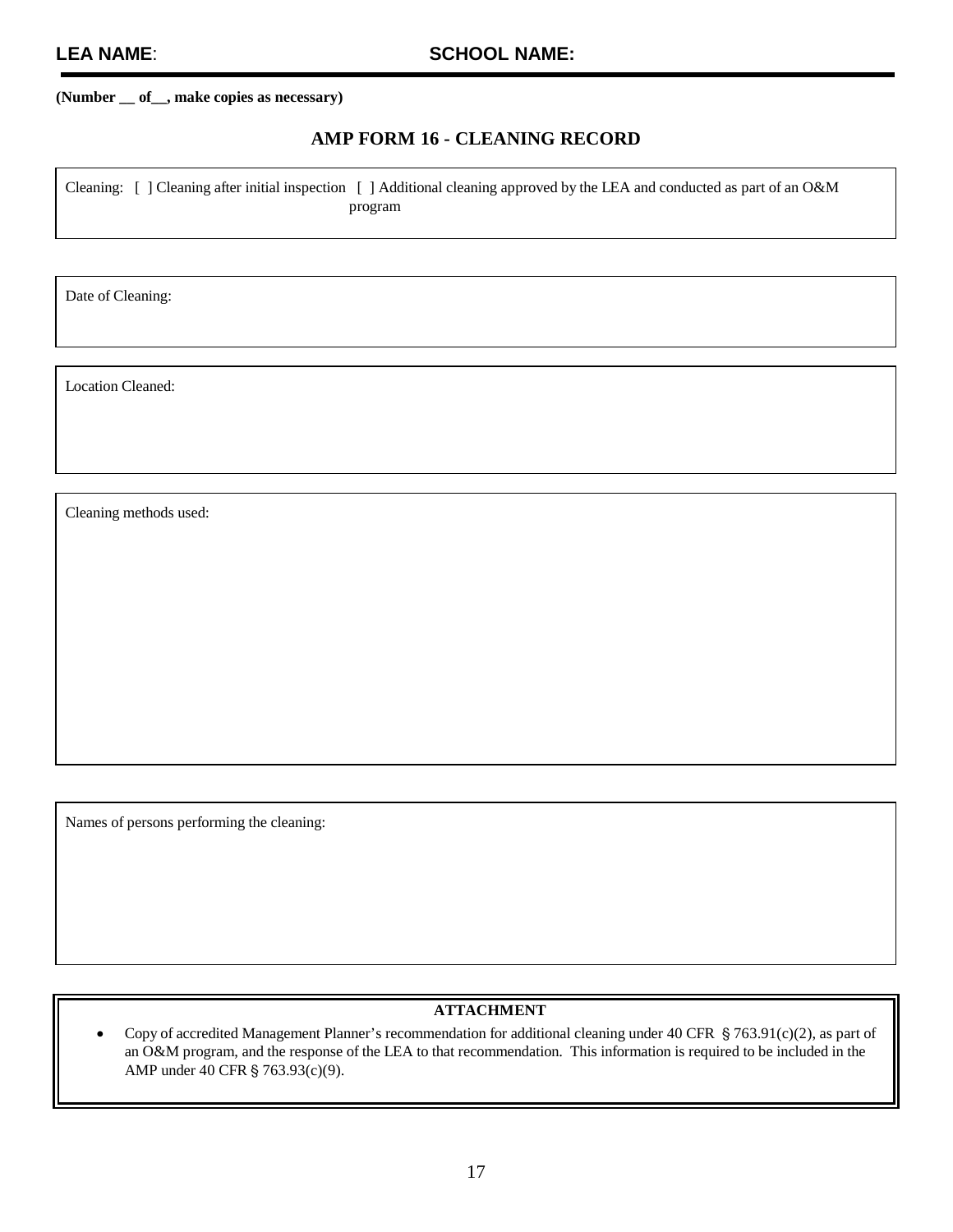#### **AMP FORM 17 - MAJOR/MINOR FIBER RELEASE EPISODE**

Type of episode: [ ] Major Fiber Release [ ] Minor Fiber Release

Date of episode:

Describe the fiber release episode, including the location, type of ACBM, method of repair, and preventive measure or response action taken:

Provide the names of each person performing the work:

If ACBM is removed, the name and location of the storage and disposal site for the ACM: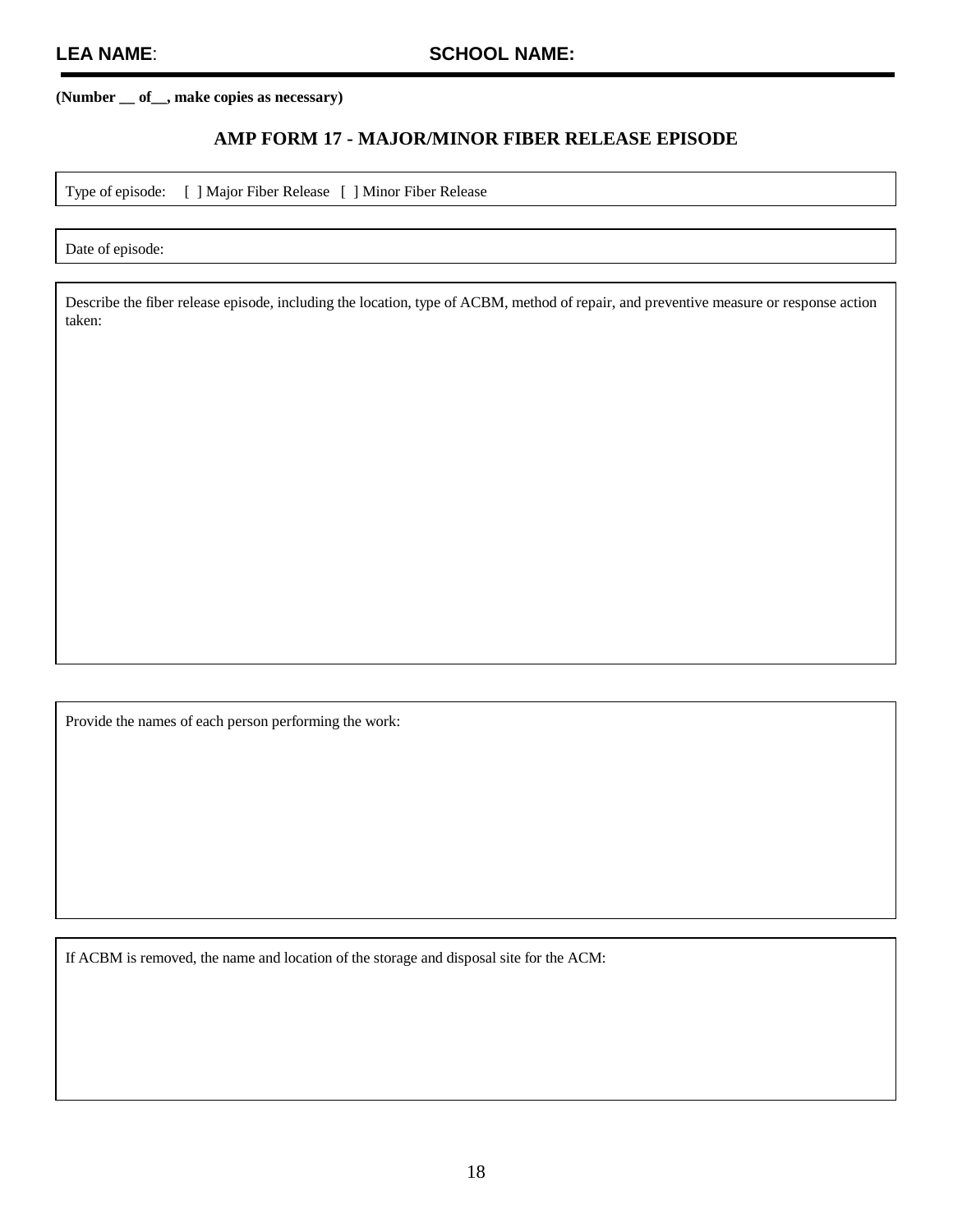#### **AMP FORM 18 - PERIODIC SURVEILLANCE PLAN/REPORT**

Periodic Surveillance Plan: At least once every six months after the AMP is in effect, periodic surveillance will be conducted in each building that the LEA leases, owns, or otherwise uses as a school building that contains ACBM or is assumed to contain ACBM. At a minimum, surveillance is planned to be conducted during the fall and spring (insert alternate time frames and other details, as needed). Each person performing periodic surveillance must: visually inspect all areas that are identified in the AMP as ACBM or assumed ACBM, record the date of the surveillance, his or her name, and any changes in the condition of the materials, and submit a copy of the record to the DP for inclusion in the AMP.

|                |                     |                | $1^{\rm st}$ six months          | $2nd$ six months<br>Date_________ |                      |
|----------------|---------------------|----------------|----------------------------------|-----------------------------------|----------------------|
| ${\rm HA}$ No. | Description of ACBM | Area Inspected | $\operatorname{ACBM}$ Condition* | $\operatorname{ACBM}$ Condition*  | Date ACBM<br>Removed |
|                |                     |                |                                  |                                   |                      |
|                |                     |                |                                  |                                   |                      |
|                |                     |                |                                  |                                   |                      |
|                |                     |                |                                  |                                   |                      |
|                |                     |                |                                  |                                   |                      |
|                |                     |                |                                  |                                   |                      |

\* If no change in condition, write N/C

| <b>Surveillance Inspector's Name</b> | <b>Surveillance Inspector's Signature</b> | Date |
|--------------------------------------|-------------------------------------------|------|
|                                      |                                           |      |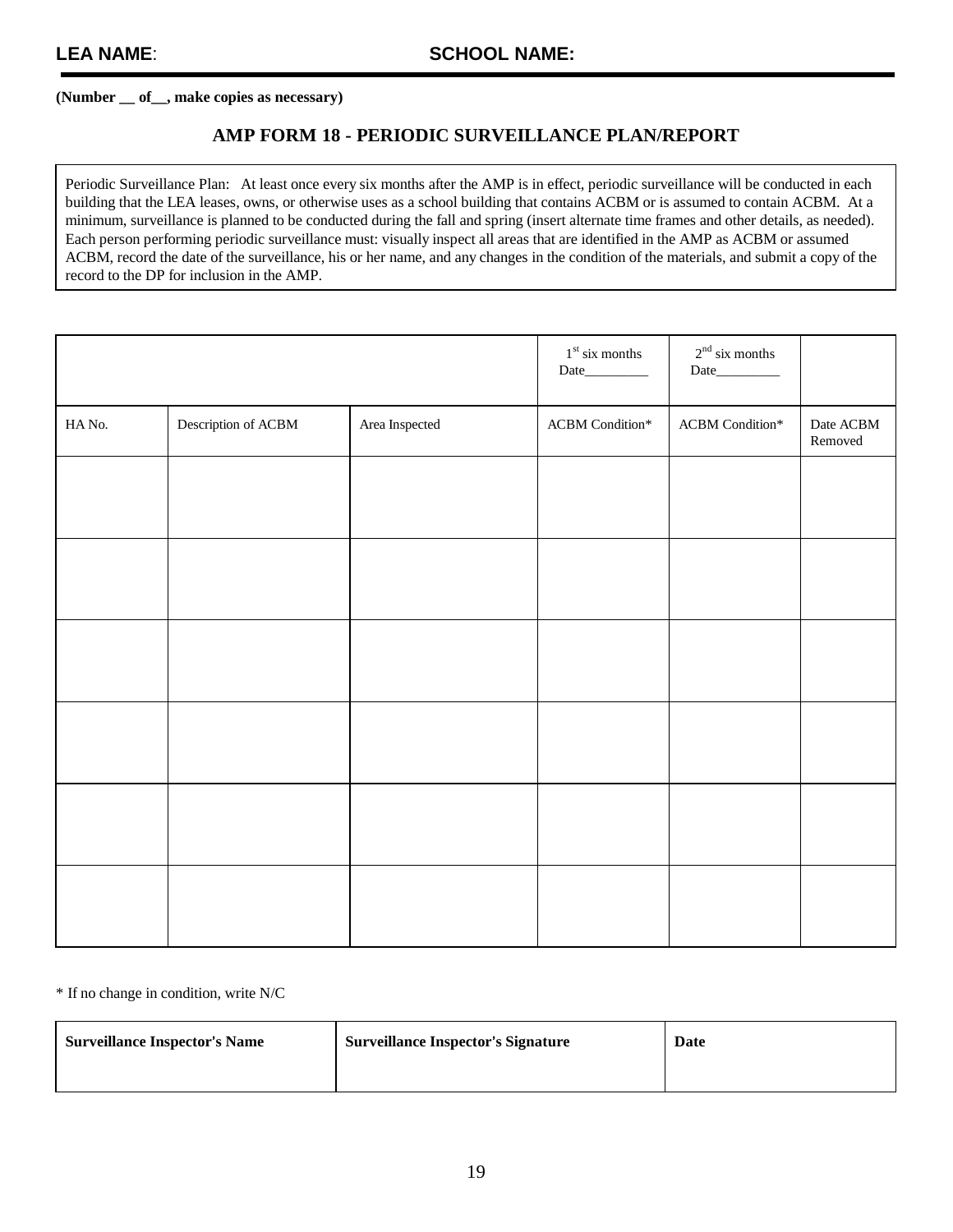### **AMP FORM 19 - PLAN TO INFORM**

#### **ATTACHMENT**

! **Dated copies of all management plan availability notifications distributed to parents, teachers and employee organizations (e.g., letter, newsletter). This information is required under 40 CFR** ' **763.93(e)(10).**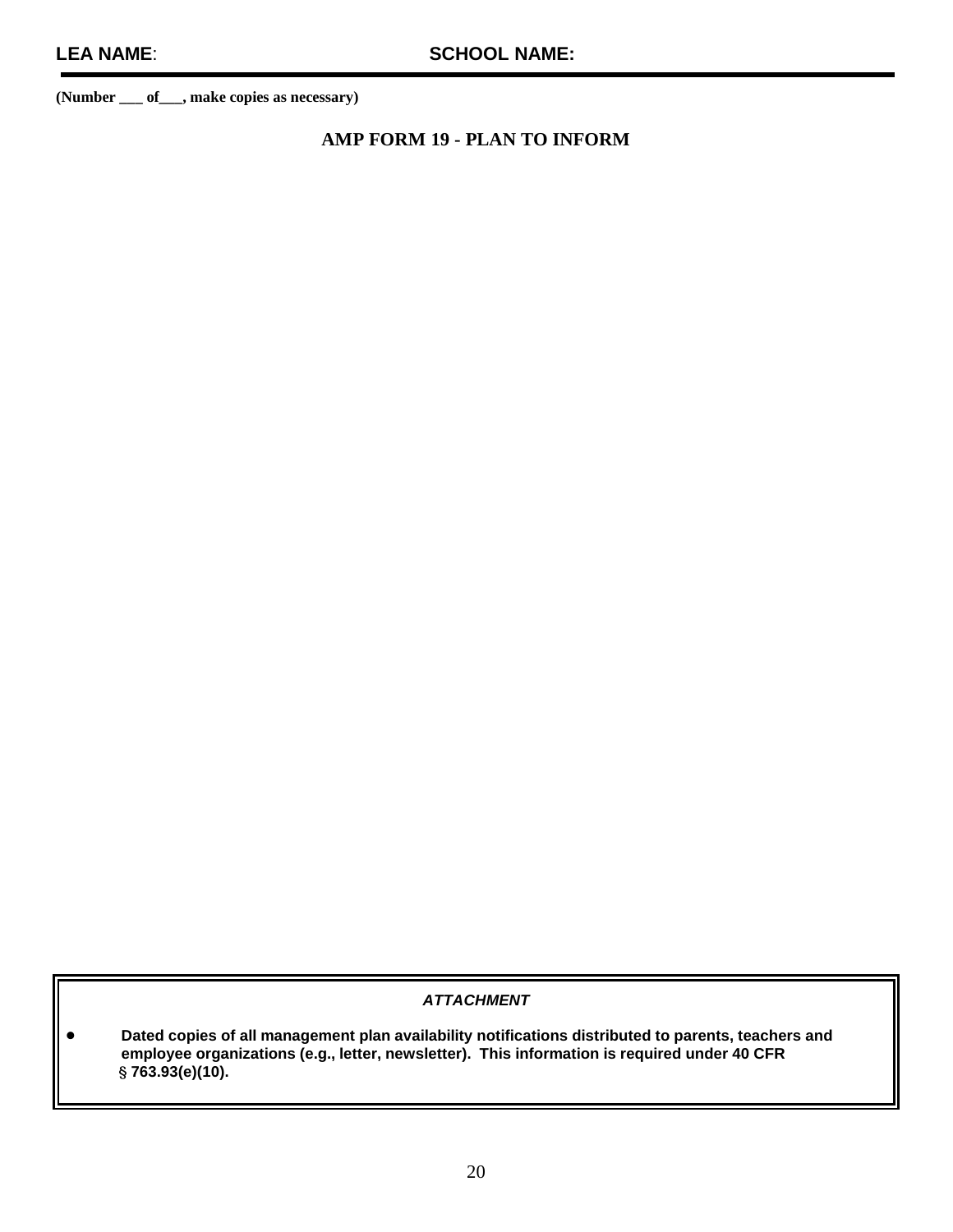## **Appendix A - Glossary**

Unless otherwise noted with an asterisk (\*), the following definitions contained in this Glossary can be found under 40 CFR § 763.83:

*Act* means the Toxic Substances Control Act (TSCA), 15 U.S.C. 2601, et seq.

*Accessible* when referring to asbestos-containing material (ACM) means that the material is subject to disturbance by school building occupants or custodial or maintenance personnel in the course of their normal activities.

*Accredited* or *accreditation* when referring to a person or laboratory means that such person or laboratory is accredited in accordance with section 206 of Title II of the Act.

*Air erosion* means the passage of air over friable asbestos-containing building material (ACBM) which may result in the release of asbestos fibers.

*Asbestos* means the asbestiform varieties of: Chrysotile (serpentine); crocidolite (riebeckite); amosite (cummingtonitegrunerite); anthophyllite; tremolite; and actinolite.

*Asbestos-containing material* (ACM) when referring to school buildings means any material or product which contains more than 1 percent asbestos.

*Asbestos-containing building material* (ACBM) means surfacing ACM, thermal system insulation ACM, or miscellaneous ACM that is found in or on interior structural members or other parts of a school building.

*Asbestos debris* means pieces of ACBM that can be identified by color, texture, or composition, or means dust, if the dust is determined by an accredited inspector to be ACM.

 *Damaged friable miscellaneous ACM* means friable miscellaneous ACM which has deteriorated or sustained physical injury such that the internal structure (cohesion) of the material is inadequate or, if applicable, which has delaminated such that its bond to the substrate (adhesion) is inadequate or which for any other reason lacks fiber cohesion or adhesion qualities. Such damage or deterioration may be illustrated by the separation of ACM into layers; separation of ACM from the substrate; flaking, blistering, or crumbling of the ACM surface; water damage; significant or repeated water stains, scrapes, gouges, mars or other signs of physical injury on the ACM. Asbestos debris originating from the ACBM in question may also indicate damage.

*Damaged friable surfacing ACM* means friable surfacing ACM which has deteriorated or sustained physical injury such that the internal structure (cohesion) of the material is inadequate or which has delaminated such that its bond to the substrate (adhesion) is inadequate, or which, for any other reason, lacks fiber cohesion or adhesion qualities. Such damage or deterioration may be illustrated by the separation of ACM into layers; separation of ACM from the substrate; flaking, blistering, or crumbling of the ACM surface; water damage; significant or repeated water stains, scrapes, gouges, mars or other signs of physical injury on the ACM. Asbestos debris originating from the ACBM in question may also indicate damage.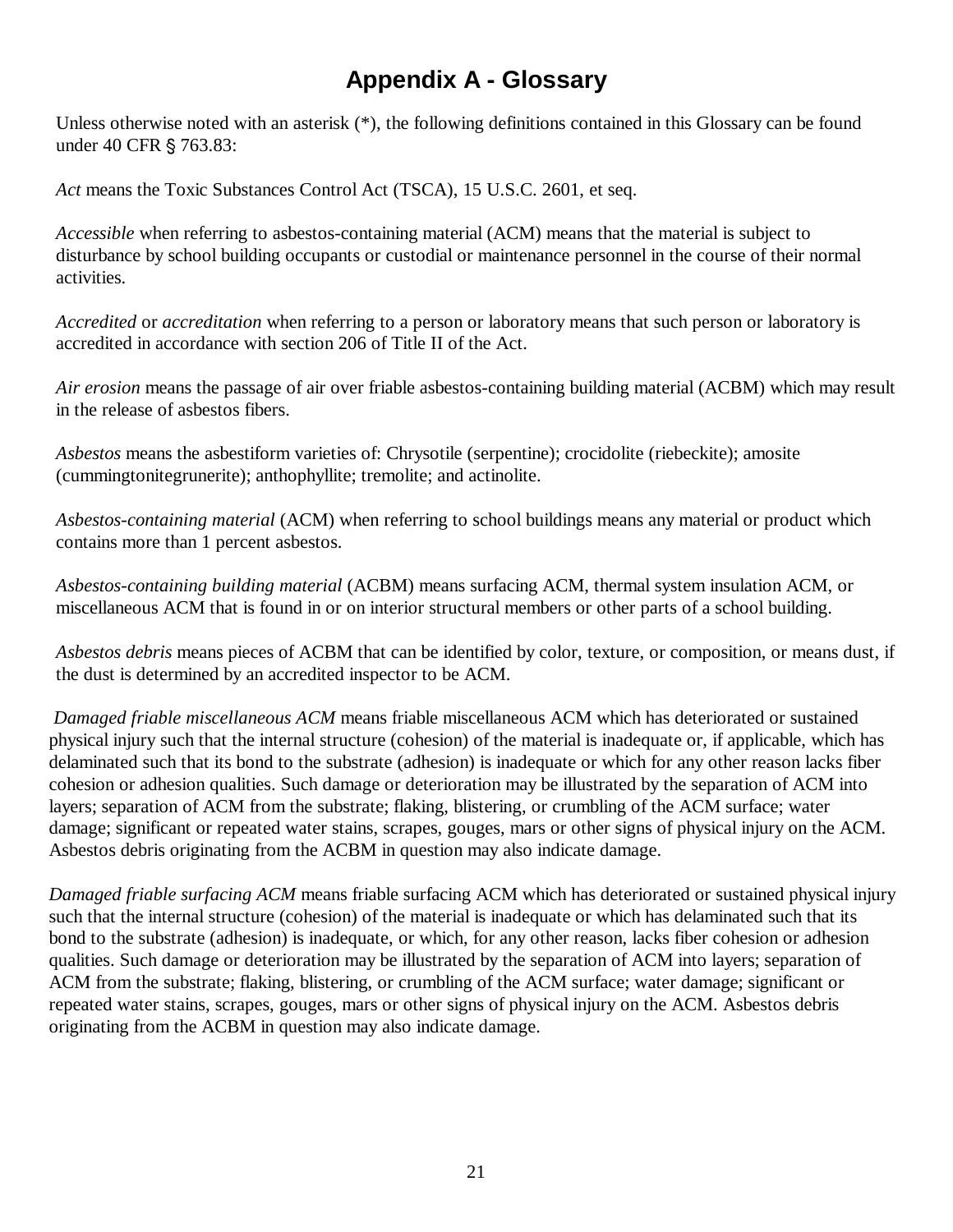*Damaged or significantly damaged thermal system insulation ACM* means thermal system insulation ACM on pipes, boilers, tanks, ducts, and other thermal system insulation equipment where the insulation has lost its structural integrity, or its covering, in whole or in part, is crushed, water-stained, gouged, punctured, missing, or not intact such that it is not able to contain fibers. Damage may be further illustrated by occasional punctures, gouges or other signs of physical injury to ACM; occasional water damage on the protective coverings/jackets; or exposed ACM ends or joints. Asbestos debris originating from the ACBM in question may also indicate damage.

*Designated Person* means a person appointed by the Local Education Agency (LEA), under 40 CFR § 763.84  $(g)$ , who is trained to ensure the proper implementation of AHERA in school buildings.  $*$ 

*Encapsulation* means the treatment of ACBM with a material that surrounds or embeds asbestos fibers in an adhesive matrix to prevent the release of fibers, as the encapsulant creates a membrane over the surface (bridging encapsulant) or penetrates the material and binds its components together (penetrating encapsulant).

*Enclosure* means an airtight, impermeable, permanent barrier around ACBM to prevent the release of asbestos fibers into the air.

*Fiber release episode* means any uncontrolled or unintentional disturbance of ACBM resulting in visible emission.

*Friable* when referring to material in a school building means that the material, when dry, may be crumbled, pulverized, or reduced to powder by hand pressure, and includes previously nonfriable material after such previously nonfriable material becomes damaged to the extent that when dry it may be crumbled, pulverized, or reduced to powder by hand pressure.

*Functional space* means a room, group of rooms, or homogeneous area (including crawl spaces or the space between a dropped ceiling and the floor or roof deck above), such as classroom(s), a cafeteria, gymnasium, hallway(s), designated by a person accredited to prepare management plans, design abatement projects, or conduct response actions.

*High-efficiency particulate air* (HEPA) refers to a filtering system capable of trapping and retaining at least 99.97 percent of all monodispersed particles 0.3 µm in diameter or larger.

*Homogeneous area* means an area of surfacing material, thermal system insulation material, or miscellaneous material that is uniform in color and texture.

*Local education agency* (LEA) means: (1) Any local educational agency as defined in section 198 of the Elementary and Secondary Education Act of 1965 (20 U.S.C. 3381). (2) The owner of any nonpublic, nonprofit elementary, or secondary school building. (3) The governing authority of any school operated under the defense dependent's education system provided for under the Defense Dependents' Education Act of 1978 (20 U.S.C. 921, et seq.).

*Miscellaneous ACM* means miscellaneous material that is ACM in a school building.

*Miscellaneous material* means interior building material on structural components, structural members or fixtures, such as floor and ceiling tiles, and does not include surfacing material or thermal system insulation.

*Nonfriable* means material in a school building which when dry may not be crumbled, pulverized, or reduced to powder by hand pressure.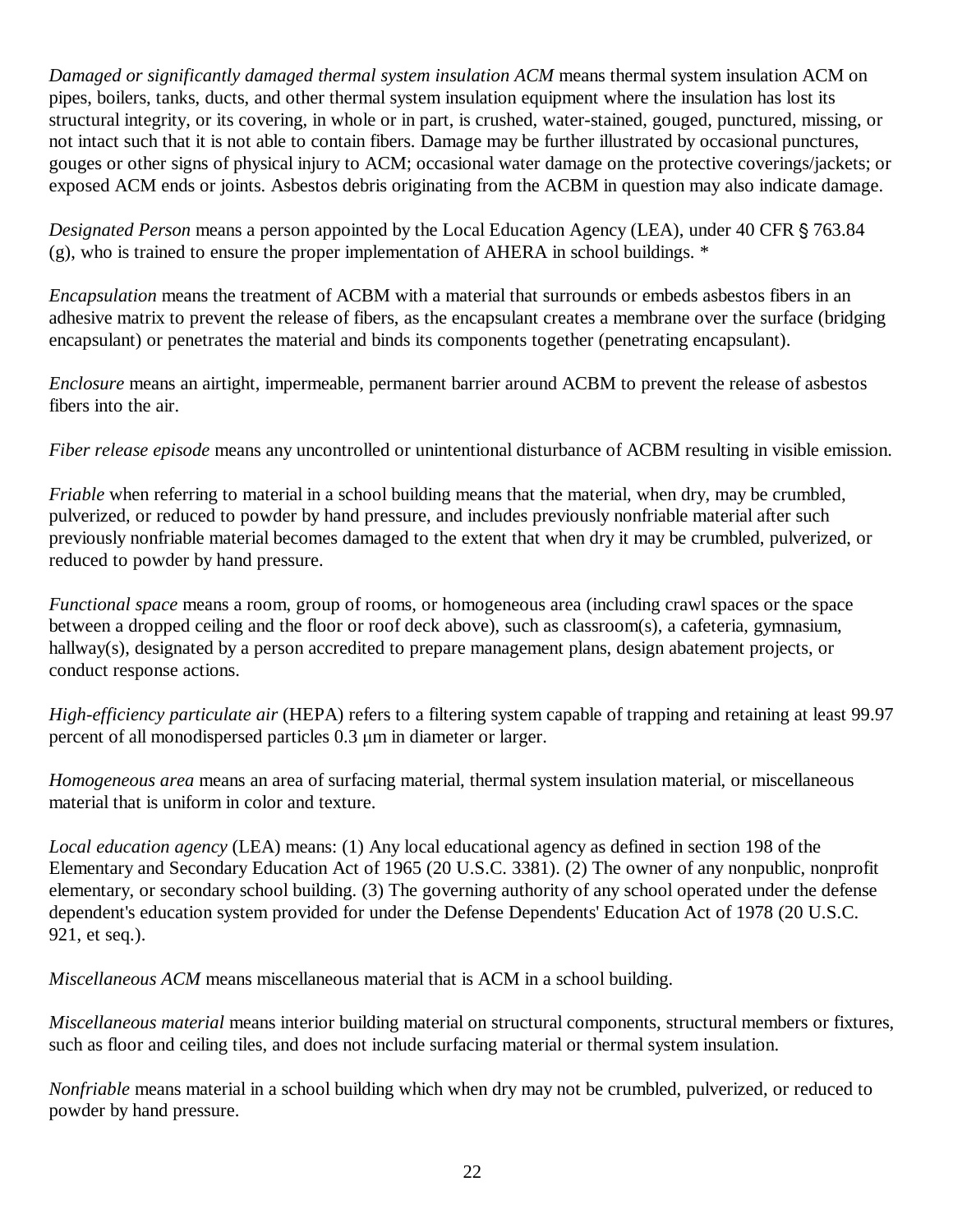*Operations and maintenance program* means a program of work practices to maintain friable ACBM in good condition, ensure clean up of asbestos fibers previously released, and prevent further release by minimizing and controlling friable ACBM disturbance or damage.

*Phase contrast microscopy* (PCM) refers to the procedure outlined in NIOSH Method 7400 for the evaluation of fibers in air samples.\*

*Polarized light microscopy* (PLM) refers to the method outlined in 40 CFR § 763, Appendix E to Subpart E, for the identification of asbestos in bulk samples.\*

*Potential damage* means circumstances in which: (1) Friable ACBM is in an area regularly used by building occupants, including maintenance personnel, in the course of their normal activities. (2) There are indications that there is a reasonable likelihood that the material or its covering will become damaged, deteriorated, or delaminated due to factors such as changes in building use, changes in operations and maintenance practices, changes in occupancy, or recurrent damage.

*Potential significant damage* means circumstances in which: (1) Friable ACBM is in an area regularly used by building occupants, including maintenance personnel, in the course of their normal activities. (2) There are indications that there is a reasonable likelihood that the material or its covering will become significantly damaged, deteriorated, or delaminated due to factors such as changes in building use, changes in operations and maintenance practices, changes in occupancy, or recurrent damage. (3) The material is subject to major or continuing disturbance, due to factors including, but not limited to, accessibility or, under certain circumstances, vibration or air erosion.

*Preventive measures* means actions taken to reduce disturbance of ACBM or otherwise eliminate the reasonable likelihood of the material's becoming damaged or significantly damaged.

*Removal* means the taking out or the stripping of substantially all ACBM from a damaged area, a functional space, or a homogeneous area in a school building.

*Repair* means returning damaged ACBM to an undamaged condition or to an intact state so as to prevent fiber release.

*Response action* means a method, including removal, encapsulation, enclosure, repair, operations and maintenance, that protects human health and the environment from friable ACBM.

*Routine maintenance area* means an area, such as a boiler room or mechanical room, that is not normally frequented by students and in which maintenance employees or contract workers regularly conduct maintenance activities.

*School* means any elementary or secondary school as defined in section 198 of the Elementary and Secondary Education Act of 1965 (20 U.S.C. 2854).

*School building* means: (1) Any structure suitable for use as a classroom, including a school facility such as a laboratory, library, school eating facility, or facility used for the preparation of food. (2) Any gymnasium or other facility which is specially designed for athletic or recreational activities for an academic course in physical education. (3) Any other facility used for the instruction or housing of students or for the administration of educational or research programs. (4) Any maintenance, storage, or utility facility, including any hallway, essential to the operation of any facility described in this definition of "school building" under paragraphs (1), (2), or (3).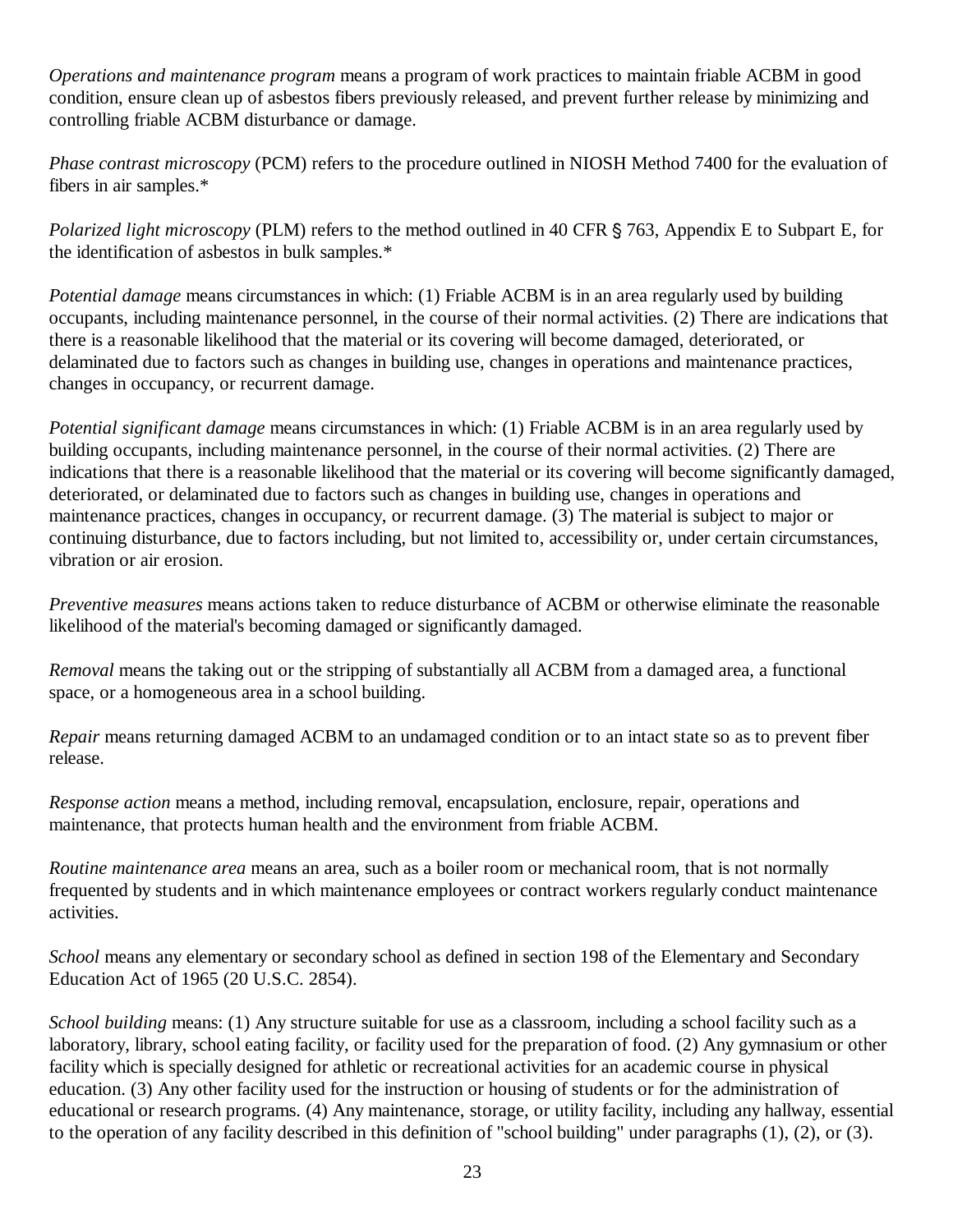(5) Any portico or covered exterior hallway or walkway. (6) Any exterior portion of a mechanical system used to condition interior space.

*Significantly damaged friable miscellaneous ACM* means damaged friable miscellaneous ACM where the damage is extensive and severe.

*Significantly damaged friable surfacing ACM* means damaged friable surfacing ACM in a functional space where the damage is extensive and severe.

*State* means a State, the District of Columbia, the Commonwealth of Puerto Rico, Guam, American Samoa, the Northern Marianas, the Trust Territory of the Pacific Islands, and the Virgin Islands.

*Surfacing ACM* means surfacing material that is ACM.

*Surfacing material* means material in a school building that is sprayed-on, troweled-on, or otherwise applied to surfaces, such as acoustical plaster on ceilings and fireproofing materials on structural members, or other materials on surfaces for acoustical, fireproofing, or other purposes.

*Thermal system insulation* (TSI) means material in a school building applied to pipes, fittings, boilers, breeching, tanks, ducts, or other interior structural components to prevent heat loss or gain, or water condensation, or for other purposes.

*Thermal system insulation ACM* means thermal system insulation that is ACM.

*Transmission electron microscopy* (TEM) refers to the method outlined in 40 CFR § 763, Appendix A to Subpart E, for the identification of asbestos in air samples.\*

*Vibration* means the periodic motion of friable ACBM which may result in the release of asbestos fibers.